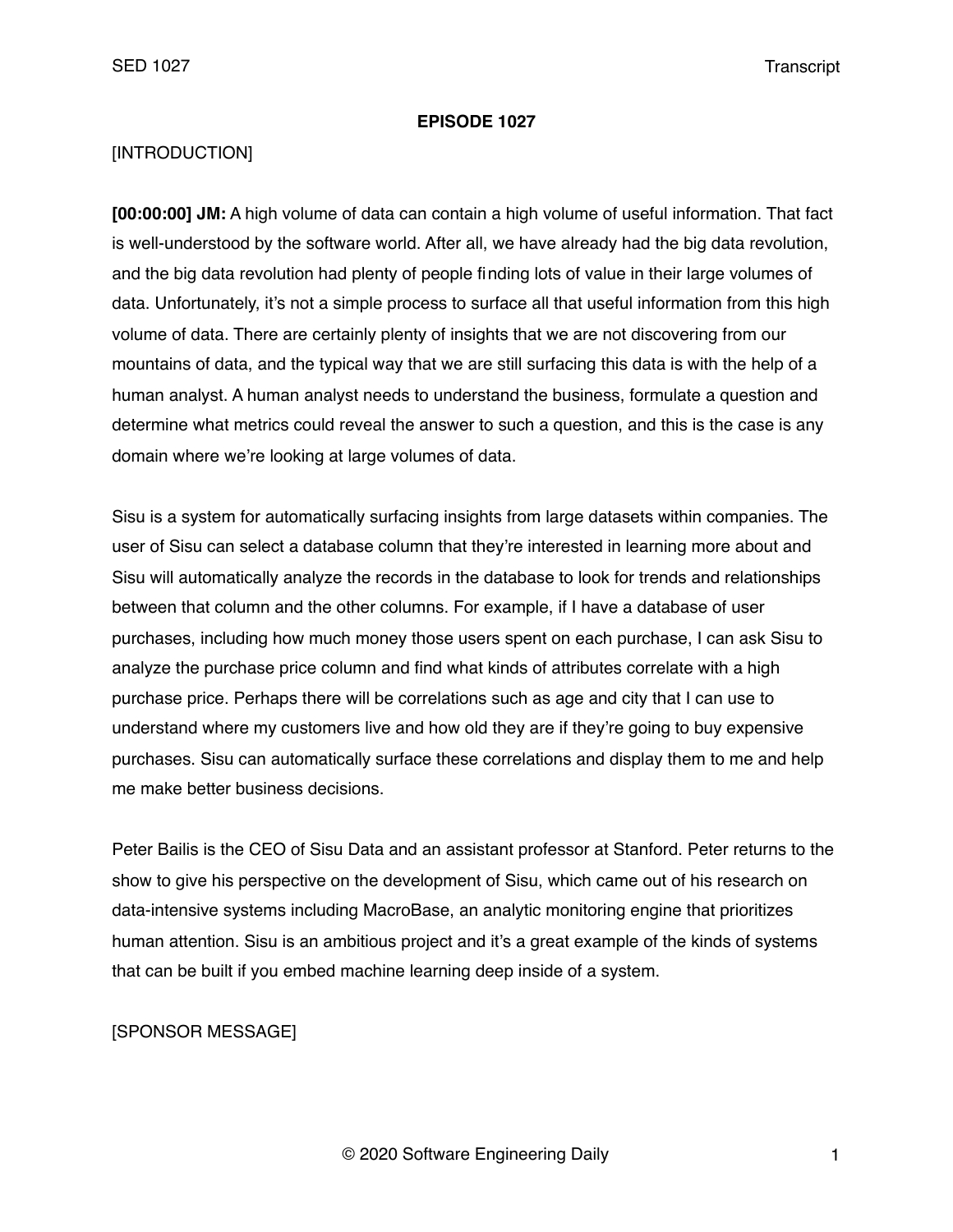**[00:02:29] JM:** DigitalOcean makes infrastructure simple. I continue to use DigitalOcean because of the low friction and attention to user experience. DigitalOcean has kept the experience simple and I can spin up a server in less than a minute and get high quality performance for a low price. For an application that needs to scale, DigitalOcean has CPU optimized droplets, memory optimized droplets, managed databases, managed Kubernetes and many more products. DigitalOcean has the flexibility to choose the right instance for the right workload and he could mix-and-match different configurations of CPU and RAM.

If you get stuck, DigitalOcean has thousands of high-quality tutorials, responsive Q&A forums and a customer team who treats customers respectfully. DigitalOcean lets developers focus on what they are building. Visit do.co/sedaily and receive \$100 in credit over 60 days. That \$100 can be put towards hosting or infrastructure and that includes managed databases, a managed Kubernetes service and more.

If you want to get started with Kubernetes, DigitalOcean is a great place to go. You can use your \$100 to start building your distributed system and you can get that \$100 in credit for free at do.co/sedaily.

Thank you to DigitalOcean for being a sponsor of Software Engineering Daily.

# [INTERVIEW]

**[00:04:06] JM:** Sisu is the company that you're building. It's a system for surfacing metrics that are emerging from large datasets. Give an example of a metric that Sisu would surface.

**[00:04:18] PB:** Yeah. One public example I can talk about, Samsung, which is a customer, tracks device upgrades. They release a number of new phones every year. It's highly important to figure out who's adapting these new phones and what campaigns, carriers and so on are underperforming and over-performing. What Sisu can do is we sit on top of structured data about the new device upgrades, make model carrier, that sort of thing. There're a huge number of columns present in this data, but there's one metric of interest, which is conversion. Did this customer convert and what's the conversion volume? Sisu sits on top of the structured data and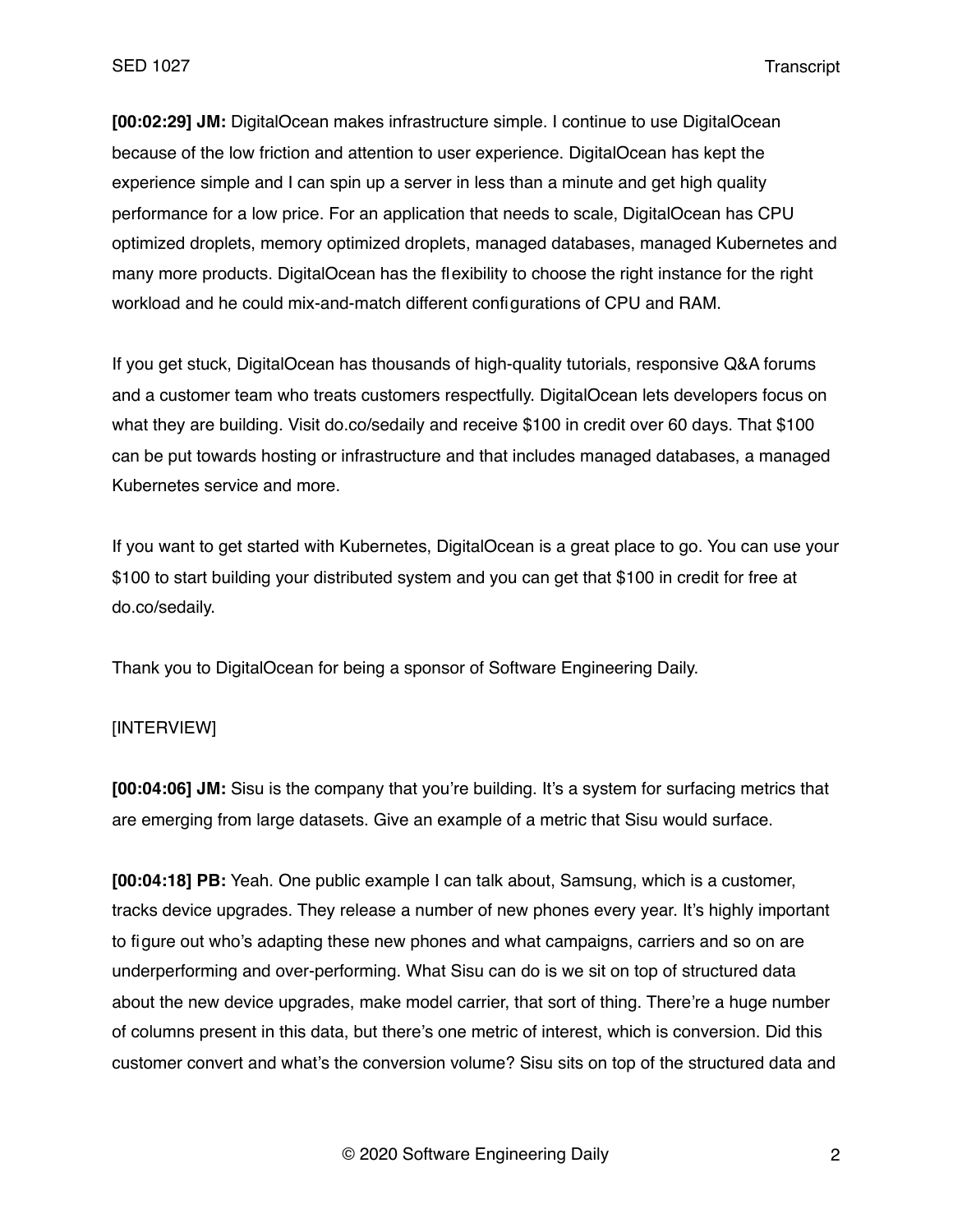helps explain changes to the conversion rate as customer behavior changes and as new marketing and promo materials are rolled out.

**[00:05:06] JM:** Sisu was built around MacroBase originally. This is the system that you've been working on for several years. What was your thesis around MacroBase and has that thesis changed overtime?

**[00:05:19] PB:** Yeah, totally. I started this MacroBase project back in 2015. I just accepted a project or a system professorship at Stanford and I knew it had like 7 years as a system professor to do something before they kicked me out. I've been doing transaction for [inaudible 00:05:34] at the time building really fast, scalable rewrite engines that make sure only one person gets the last object from the shelf at Amazon, for example. But quickly realized at the end of my PhD that not only the systems we were building, but a bunch of [inaudible 00:05:48] commercializing systems were building systems that were so fast you could do like one transaction per person on the planet every minute with like half a million dollars of hardware.

It has very quickly becoming the case that like if data volumes were to keep going up, it wasn't just going to come from people reading and writing to transactional data stores, but it's going to come from recording more information about every event in a business or in a given business process. The kind of core thesis was looking around what was going on in cloud. We said, "Imagine that storage is free or near free and imagine you have really good distributed compute engines like Spark because there's a lot of them and they all do pretty good job of parallelizing compute. Would you build on top of this?"

Just spending time with some friends, initially, some folks at MIT who had a startup looking at like analyzing driver behavior, but then later on looking at larger internet scale use cases with some collaborators and sponsors, places like Microsoft, and Facebook, and Google. The core question was what do you do with massive amounts of data that's large structured or at least is event-based so you have a bunch of columns, but you don't have enough time to dig in and actually look at every individual event. How would you prioritize people to tension in these massive streams of data? When a change occurs in the system, how do you know that the change occurred and why it occurred and what to do about it? That was kind of a big project, but some of the core ideas that we found that essentially landed were, one, people have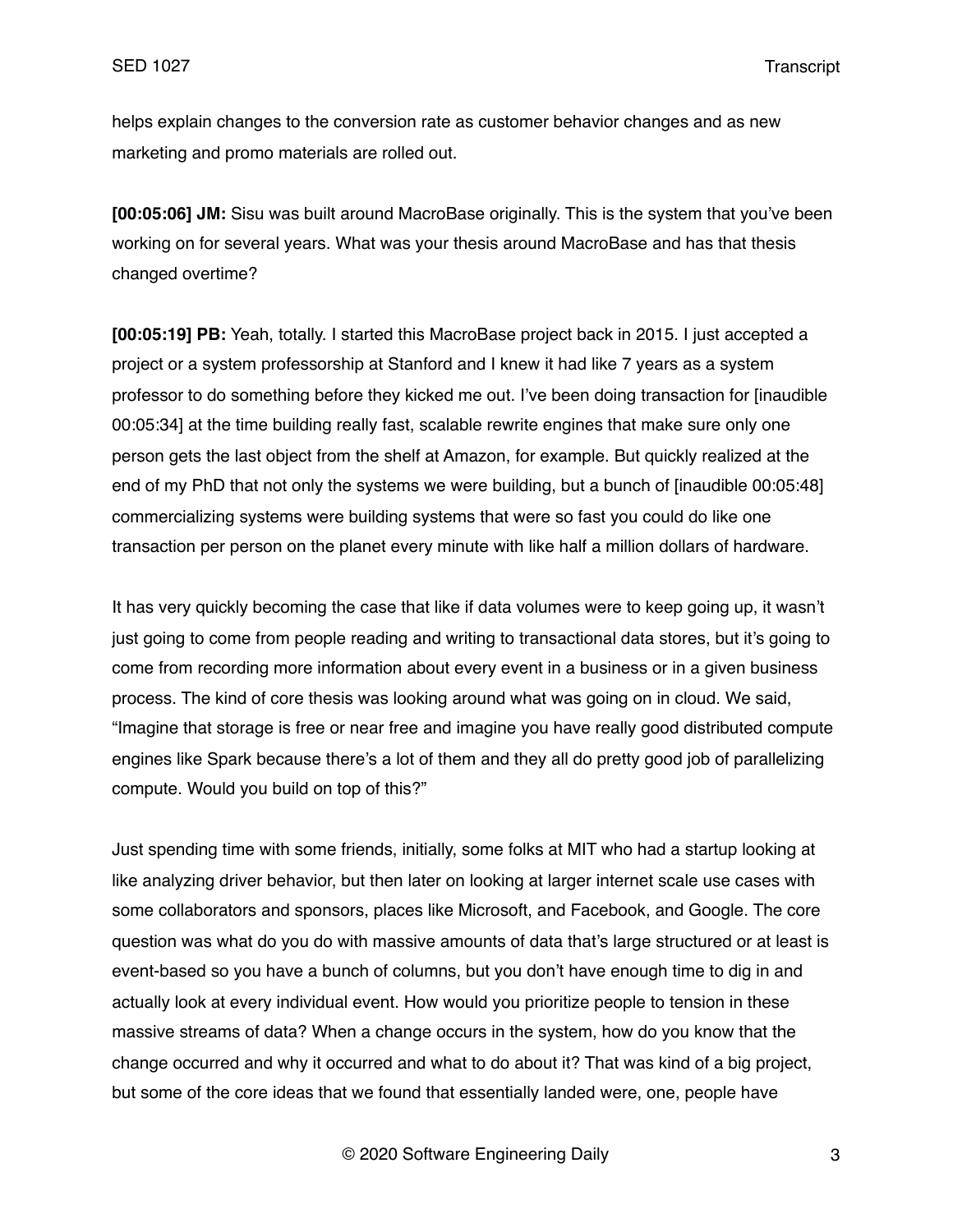massive amounts of structured data. Surprisingly not just at the large internet scale, but talking to people in like retail and fast food. Like all of the fast food credit card receipts were not just like in a point of sales systems, but they were being uploaded in the database like Red Shift and Snowflake, which is kind of cool to think about all that data coming together.

Two, database were just increasing because you had more people buying tacos. It was that every taco you buy, you have more information on who's at the register and what was the fryer temperature and what loyalty program were you in? So, basically, that growth in both the availability of structured data and the width of structured data were surprising that it wasn't just the internet companies having this problem. It was kind of everyone.

**[00:08:01] JM:** The thesis of Sisu as you said is you might have a database or a table with a specific column that you want to focus on and find correlations with. For example, the number of sales or the amount of dollars per sale. You want to maximize the amount of dollars per sale and you want to find correlations between the other columns in a particular dataset. You may have these really elaborate databases with lots and lots of columns and you just want to find correlations among those datasets. I think the idea is that you would have these correlations be served to an operational analyst. Maybe you have a bunch of insights that get automatically generated by this database and they say the churn rate of this subscriber base increases 22% if you tend to send them an email at this certain time. Then the operational analyst can look at that insight and can choose to do something with it. Am I understanding that thesis correct?

**[00:09:16] PB:** Yeah. I think that's an amazing summary. In a nutshell, like I think the things that have changed in addition to just having this data that's available is, as you touched on, there's an increasing number of people who have access to this type of data inside of their businesses. We're at a bank in New York last month and they got 80,000 employees and 100,000 BI licenses because someone buys or does a migration to typically a cloud warehouse today like Snowflake or Red Shift of BigQuery. Then the next step, once you've aggregated and cleaned all of these data is you just buy a bunch of BI licenses, Tableau, Looker, MicroStrategy, probably a bunch of these actually at one. Then suddenly people built dashboards on top of this. It's not just like a data analytics team that has access to this data, but it's the marketing operations team, it's financial planning and analysis, it's store level operations that are all becoming more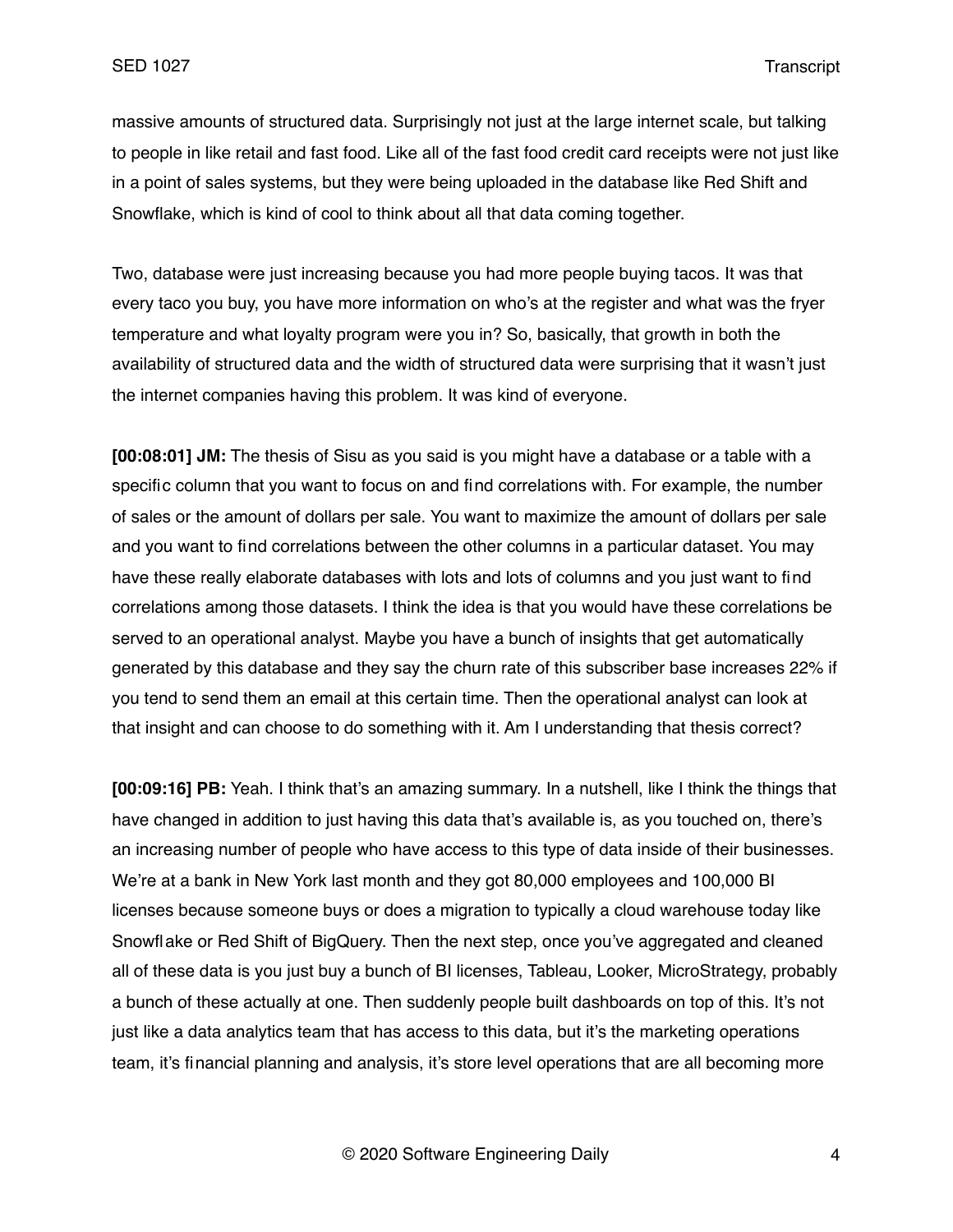data-informed. But at the same time, you haven't scaled the number of analysts who can truly go in and dig deep into these metrics and actually figure out what's driving a change.

I'd say historically, especially without aggregating this data, you have data in different silos. You might have had your sales data in one database and your marketing data in another database and your transactional level data in a third database. When you bring all these together, the probability that any individual business operator, so someone who's otherwise just staring at dashboards, the problem that they have an attribute or a set of columns in the data that they can actually take action on. So you brought up some good examples, like a marketing operator can change who their targeting campaign, or the copy in the campaign. In operations, we can change pricing and discounting and coupon codes. There are a lot of changes I can actually make in the business, which we'd already be making today, but there's actually data sometimes for the first time in these large organizations that are decades old that can actually inform those decisions.

The challenge is kind of twofold. One is computationally it's very expensive to go and run these types of correlations and different hypothesis tests on top of these huge, like really massive databases. The second part is just knowing what to surface to a user who's got time to look at three to five recommendations on an any given day out of this space of like hundreds of millions of things you could go and show them on top of hundreds of millions of records. What matters most to the marketing operations person, versus the performance marketer, versus the product manager, versus the store manager?

The cool part, and the reason why I'm super jazzed about this angle on analytics is that it's not like data analysis as a specialized function. There's this thing that Andreessen Horowitz likes to say, and I think they have a really cool article on this, which is like everyone's becoming an analyst. The question is, given the data that's available to them, our thesis is that the toolkit for making that data useful has got to change. Not just from a scalability perspective, but from a user experience and expectations perspective.

**[00:12:16] JM:** Let's say I have a large dataset for Sisu. Let's say it's the Software Engineering Daily listener base. Let's say I've got 10 million listeners. That's way more listeners than I actually have, but let's I have 10 million listeners. So I've got 10 million rows and let's say I have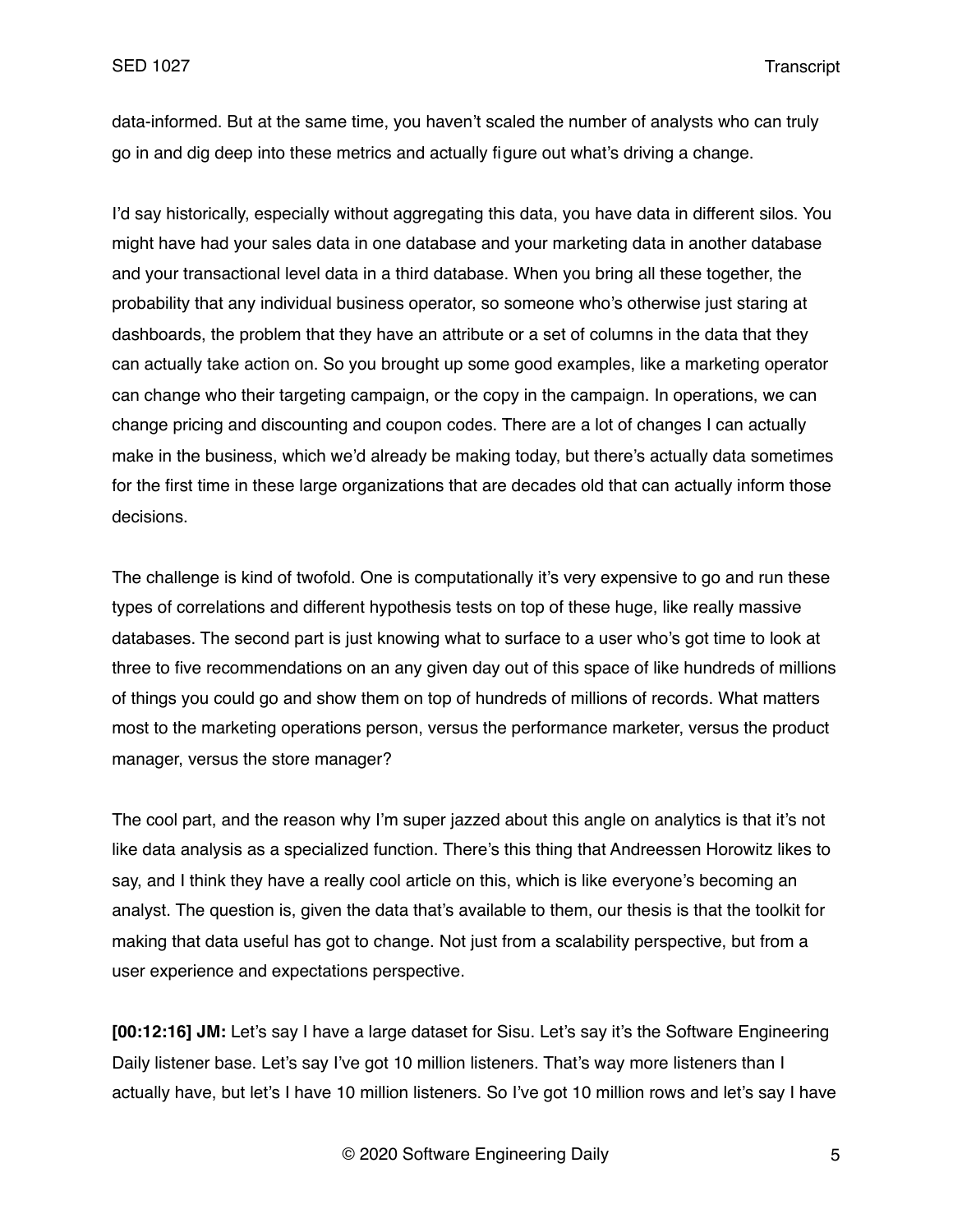a ton of data on each of these people. I've got like 80 or 100 columns and I've got the age. I've the gender. I've got their favorite programming language. I've got their favorite database. I've got the number of episodes that they listen to of Software Engineering Daily. Do they like structured data? Do they like unstructured data? I just want to know what correlates with people who have listened to lots of episodes. I want to put all these data into Sisu and I want to be able to just have Sisu spit back out insights about what leads to lots of listens. How does Sisu do that?

**[00:13:09] PB:** Yeah. Great question. What we essentially do, let's say you've got a row per listener in your database and you've got some column in there which is the number of listens, or say the number of listens in the last 90 days. You have kind of more recent data. What we can essentially do is we'd plug that data into Sisu. So we only work on structured data, so we'd connect to your cloud database or on-prem database, whatever database you have this stored in and you'd come in and configure what we call an objective or a metric that you want to track. You'd say, "My data is located in this table, or I can join together multiple tables. I've got a column here which is number of listens, and tell me everything you can tell me about increasing this metric."

Then all of the other columns, like let's say date that they came in, programming language, other interests, maybe age if you've got that. We'll throw it all in to this engine essentially by default in a graphical UI. Then under the hood what we'll do is we'll pull this data in and essentially do exactly what you do if you have a lot of time in your hands. What individual programming languages affect a propensity to listen? What are the combinations of programming languages and age ranges? We'll actually split the ranges up into different cohorts to see which ones make the biggest pop. We'll look at age on their own. We can look at location plus age for programming languages. Basically, look at this entire space of not just individual variables but combinations of variables. Then we can actually rank them by how much each of these variables and subpopulations are affecting overall viewership or listenership in the case of the podcast.

The idea here is that you'll get a rank set of factors that are most contributing to your kind of diehard viewership in not just individual variables but these often hard to diagnose cohorts. You might have a local community in Boise, Idaho that really loves listening to this, holds listening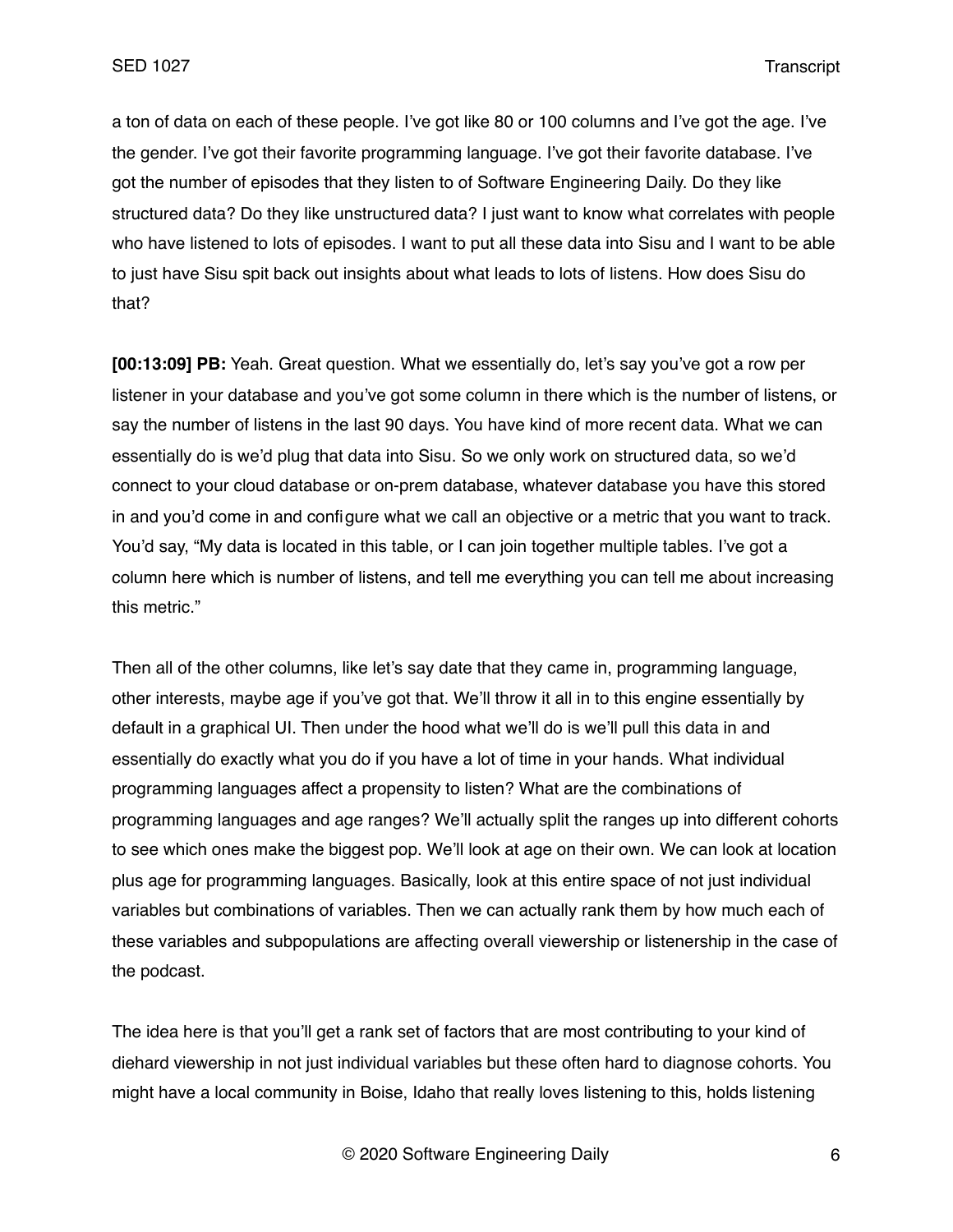parties every Wednesday night for the podcast, and that'd be very hard to look unless you happen to slice by day and location, but pops up in the data. It's already present. It's just hard to find.

I would guess actually given your background, you probably know who your most loyal listeners are, what topics tend to get the most hits. But one that we find really challenging from a business perspective is given that you're releasing new content, weekly, monthly topics are constantly changing. Historical content sometimes resurface on Hacker News or on Twitter. That ability to continuously keep up, it's not just what's happening right now, but once I've got that data connected, what changed over the last 7 days, what changed over the last 28 days, what changed this year versus last year? It's not cost-effective to keep up in any scenario with teams of analysts even if you're at a huge internet company, because they just have so many questions to go and answer for the business. But because we've got that data hooked up and the schema is already there, unless you change the scheme, we can just continuously rerun these analysis at different time periods and then actually notify you typically via email when a new factor appears so that if this episode comes out and it turns out people are really interested in this kind of data exploration hypothesis testing or maybe this takes off with folks who are into RUST, because that's what our backend is written in. Then you can actually be notified about that as it's happening as supposed to having to like look at the viewership graph. It might look flat, but there're actually some segments that are up and some segments that are down. It does sound like rocket science when you kind of lay it out like that, but the challenge is just doing this continuously and repeatedly and knowing what to show at any point in time.

**[00:16:55] JM:** Right. If I imagine those 10 million rows plotted on a Cartesian plane and you could draw all these different lines of best fit through them, I suppose, or you could do clustering. You could do all kinds of things to find correlations or find interesting insights to surface to a human analyst that's looking at this set of insights that Sisu is delivering. If you got 10 million rows and 80 columns, there are just so many potential ideas that could be surfaced. How do you prioritize which ideas to evaluate with your analytics engine?

**[00:17:41] PB:** Totally. No, it's a great question. The funny thing actually is this idea, people talk about these insight generation tool are spending much at companies in this space. The hard part when we talk to people in practice, our customers and prospects, is that no one really uses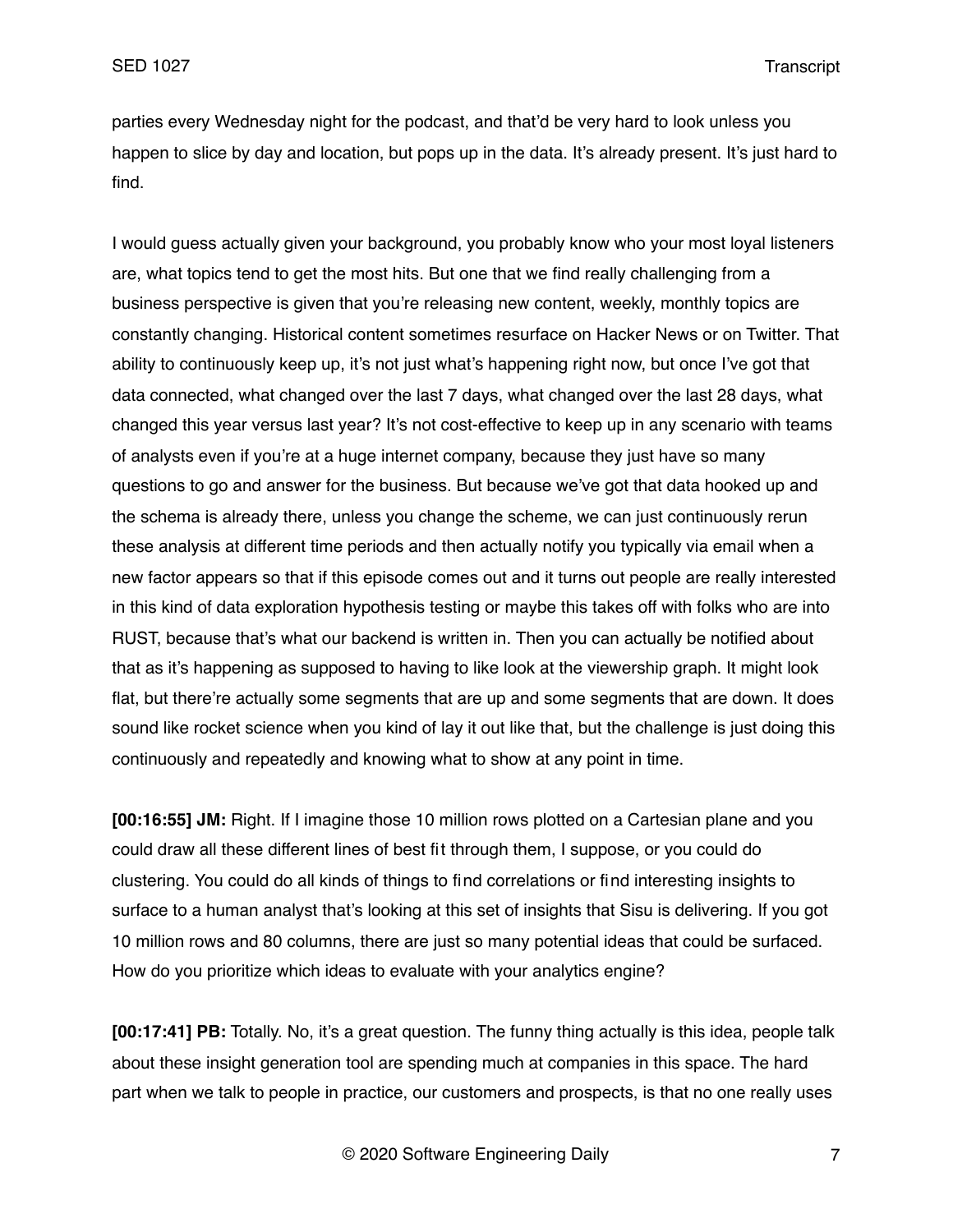this stuff because a lot of the engines just give out kind of garbage results. We had garbage results for a longtime ourselves as well. You can get results like when order value is not null, you always make a sale.

**[00:18:10] JM:** That's not very useful.

**[00:18:12] PB:** No. Not useful. There's like functional dependencies in the data that are just always true. Then even if you find things that like – I remember one of our early engines we were running with – This is back on campus. We're like users in Norway who on-boarded in the last 7 days are way more likely to be unusually active than other users and it's like a cohort of like 5 people, but they didn't exist last month and now they exist this month.

The ranking and relevance part of this is actually really hard and I think that's where, one, the ability to scale to do a lot of rows gives you in a statistical sense a larger budget to test different hypothesis. But to answer your question more directly, there're various measures of ranking and relevance that depend on the distinct user.

I'll give you an example. One of the teams we worked with at Microsoft was the Microsoft Skype team, and they have a ton of data about Skype call quality broken down by region and ISP a bunch of non-PII useful stuff to figure out how is Skype doing. For a PM that cares about call quality, they likely care about where are the outlier call quality is coming from. Where is the worst call quality coming from? Because it might be like a software protocol bug or something with an ISP. But if I'm a growth marketer, what I'm going to care about is something completely, which is whatever is going to move the needle up into the right.

Just to give like a concrete example of one metric we found very, very useful is there's a concept of counterfactual or sometimes in statistics what's called an influence function, and the idea is this; if I have a cohort of users, let's say of viewers, if I removed these viewers from the overall population, how much would that affect, say, the average 90-day rolling view count?

If I have a large cohort of users that watch a little bit more than average, then that'll affect my view count. If I have a few users that are very small but they watch, they just listen a ton, right? They listen to this episode a hundred times. They're also going to influence that average. This

© 2020 Software Engineering Daily 8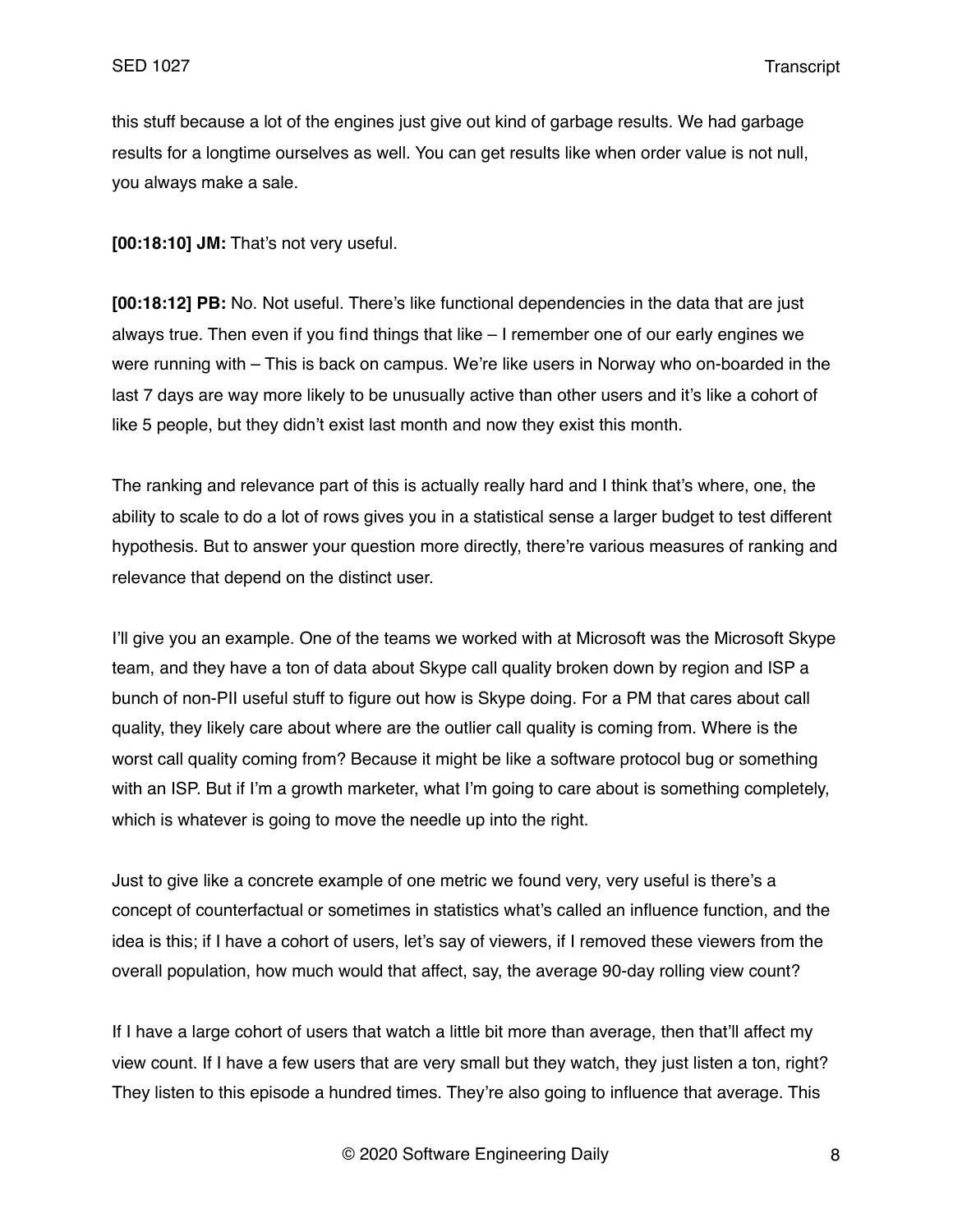weight of kind of assessing what's the impact or the influence of this group with the other rows versus without the other rows is a pretty good ranking function for anyone who cares about overall growth.

We basically end up combining a bunch of these and then ranking them on a per-user basis, but it's kind of like – I have to go deeper into this stuff. I can nerd on this stuff all day, but like the devils in the details in terms of not showing stuff that's super obvious and it's pretty contextual, but these different influence functions, different causal models and some hypothesis tests, you kind of aggregate them into a mega model and then rank.

### [SPONSOR MESSAGE]

**[00:20:54] JM:** When I'm building a new product, G2i is the company that I call on to help me find a developer who can build the first version of my product. G2i is a hiring platform run by engineers that matches you with React, React Native, GraphQL and mobile engineers who you can trust. Whether you are a new company building your first product, like me, or an established company that wants additional engineering help, G2i has the talent that you need to accomplish your goals.

Go to softwareengineeringdaily.com/g2i to learn more about what G2i has to offer. We've also done several shows with the people who run G2i, Gabe Greenberg, and the rest of his team. These are engineers who know about the React ecosystem, about the mobile ecosystem, about GraphQL, React Native. They know their stuff and they run a great organization.

In my personal experience, G2i has linked me up with experienced engineers that can fit my budget, and the G2i staff are friendly and easy to work with. They know how product development works. They can help you find the perfect engineer for your stack, and you can go to softwareengineeringdaily.com/g2i to learn more about G2i.

Thank you to G2i for being a great supporter of Software Engineering Daily both as listeners and also as people who have contributed code that have helped me out in my projects. So if you want to get some additional help for your engineering projects, go to softwareengineeringdaily.com/g2i.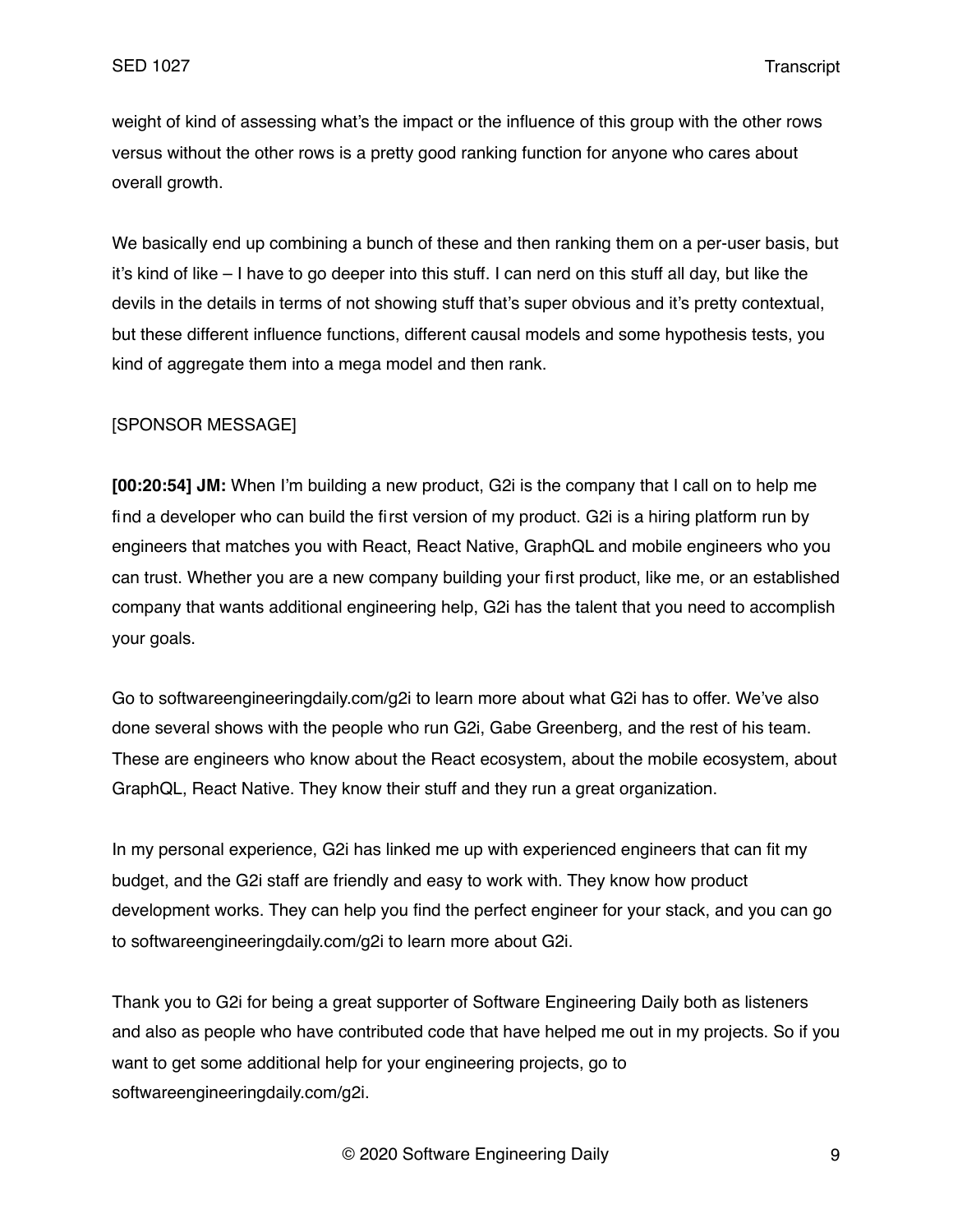### [INTERVIEW CONTINUED]

**[00:22:41] JM:** How much manual configuration do you expect from the operational analyst? Because I understand if you want to optimize for churn, you want to understand the metrics that contribute to churn. You want to understand the metrics that can lead to conversions or something like that. It may also help to have the analyst label certain columns like gender or age or these other things that like maybe the analysts suspects might have high-value. Do you expect any operational analyst configuration to be done in addition to selecting the one column to be optimizing?

**[00:23:31] PB:** Yeah. No. It's a good question. I think the implicitly answer is yes, right? Garbage-in, garbage-out in terms of features. But I'd say where we kind of fit in, and this is a very deliberate decision, we really only work with customers who are already looking at their data in some kind of BI tool. My kind of like prior for this is if you're not already looking at this data on a regular basis and aren't already slicing and dicing and trying to figure out why a metric is changing, the probability that you're going to act on that and actually get value out of a tool like Sisu is very low.

We typically come in to deployments where someone's already done the work of curating the features they care about and what we're basically acting as is kind of like the flashlight to tell them what's moving the needle and then kind of a monitoring tool to continue to track it overtime. If they haven't done any work in terms of like featurizing their data, like they just have like a bunch of flat files or they don't have any columns that naturally come to mind in terms of like, "Okay, if there was movement according to this column, like segment ID, or age, or region, then they're probably not a good user of the tool."

We'll do some data enrichment. In fact, you can do a lot of stuff with non-PII. Have you noticed some of the zip code, or coarse-grained location information you can pull in auxiliary data from both public data sources and alternative data sources to enrich that? In general, we're not really in the business of the data cleaning and data prep. It's really going in to people who are kind of scratching their heads today or may have had an analyst set up a dashboard for them with a couple of different breakdowns by region and so on and give them like a power tool that only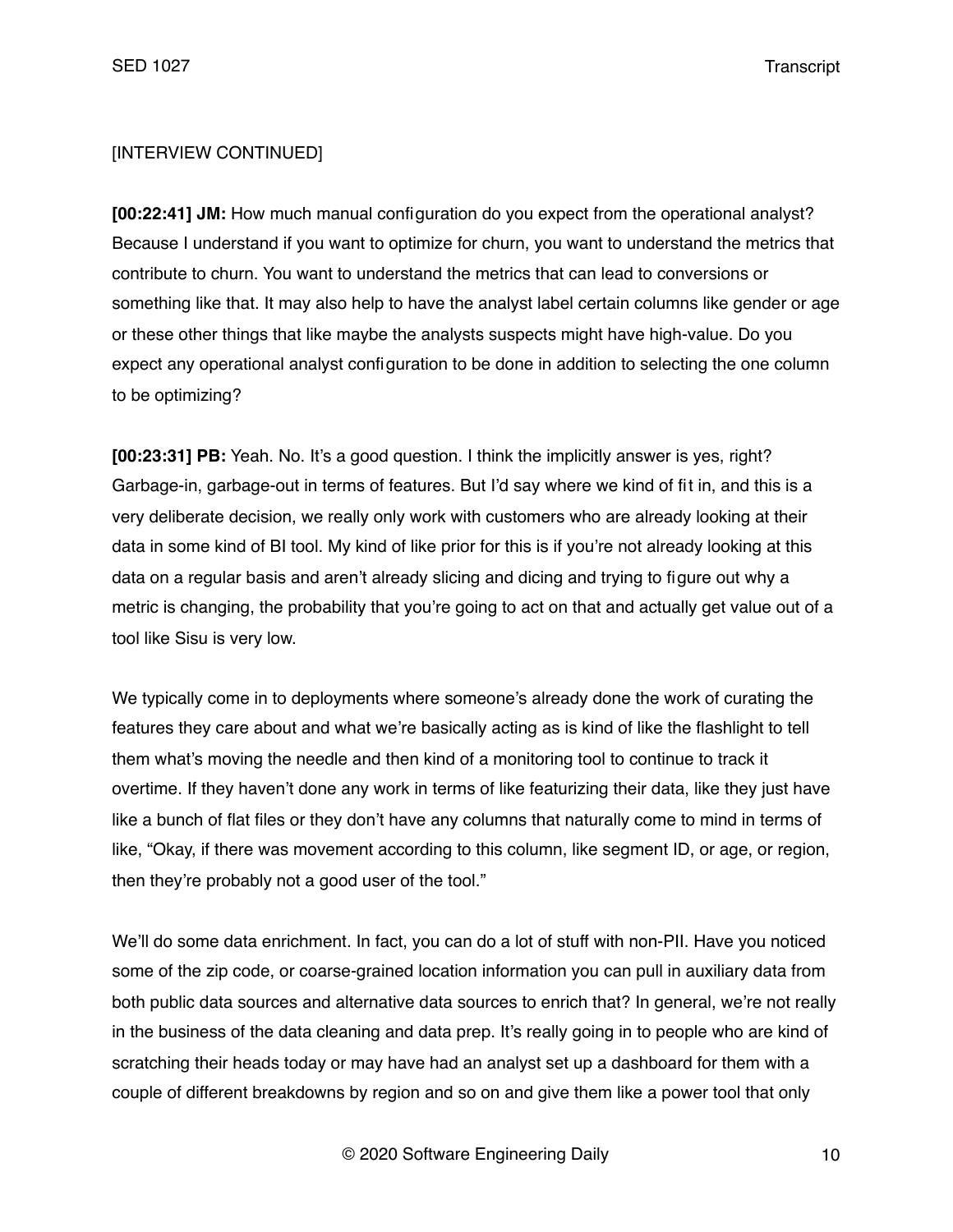does one thing. It's not going to visualize as nicely as their BI tool. It's not going to do data prep like their BI tool. It's not going to do reporting like their BI tool. It's just going to sit on top of this thing and say, "Why is this moving? Why is this moving? Hey, by the way, this thing moved and here's why," moving from that reactive to proactive model.

**[00:25:35] JM:** The interface for the operational analyst, do you expect them to be sitting in front of this thing all day or just checking in every now and then or do I get like an email every morning from Sisu that says, "Hey, your churn was down 22% and it maybe because of these reasons." What's the end-user interface?

**[00:25:57] PB:** Yeah. It's a really good question. I think this is one of the reasons why I was so excited to take the work we were doing on this backend engine and bring it to kind of a commercial environment of a startup. For me, there's a bunch of hard problems in terms of like columnar database execution, distributed execution, vectorized query processing, data encoding. There's a bunch of stuff required to make stuff run fast, which is what I kind of love doing and where we did a bunch of papers and kind of where I hang my hat on the academic side. But the user interface is super critical, because in some sense, if you think about how ranking and relevance works on the internet, it's all based like what this person click on. What they didn't click on? Are they sharing or emailing this link with other people? Think about how Google is like a giant collaborative filtering model. Same thing with the Facebook newsfeed and Netflix as well.

I think a lot of ML and AI, people pitch it as like you'll get like the one true answer. Your ML model will tell you what to do. But in reality, if you think about like the early Google, you had the search bar and you had the I'm feeling lucky button. The idea that you get answer right on the first try was like a joke. It was literally tongue and cheek [inaudible 00:27:11] Oh! If you're feeling lucky, we'll give you this answer."

Similarly for us, there's no clear prior work on exactly what the interface should look like and what a great user experience should look like in terms of like actually getting someone to understand what we're talking about when we have like a given z-score and a t-test result and a bunch of information about the database and the cohort size and so on. That's like one part. Just explaining what the heck is going on.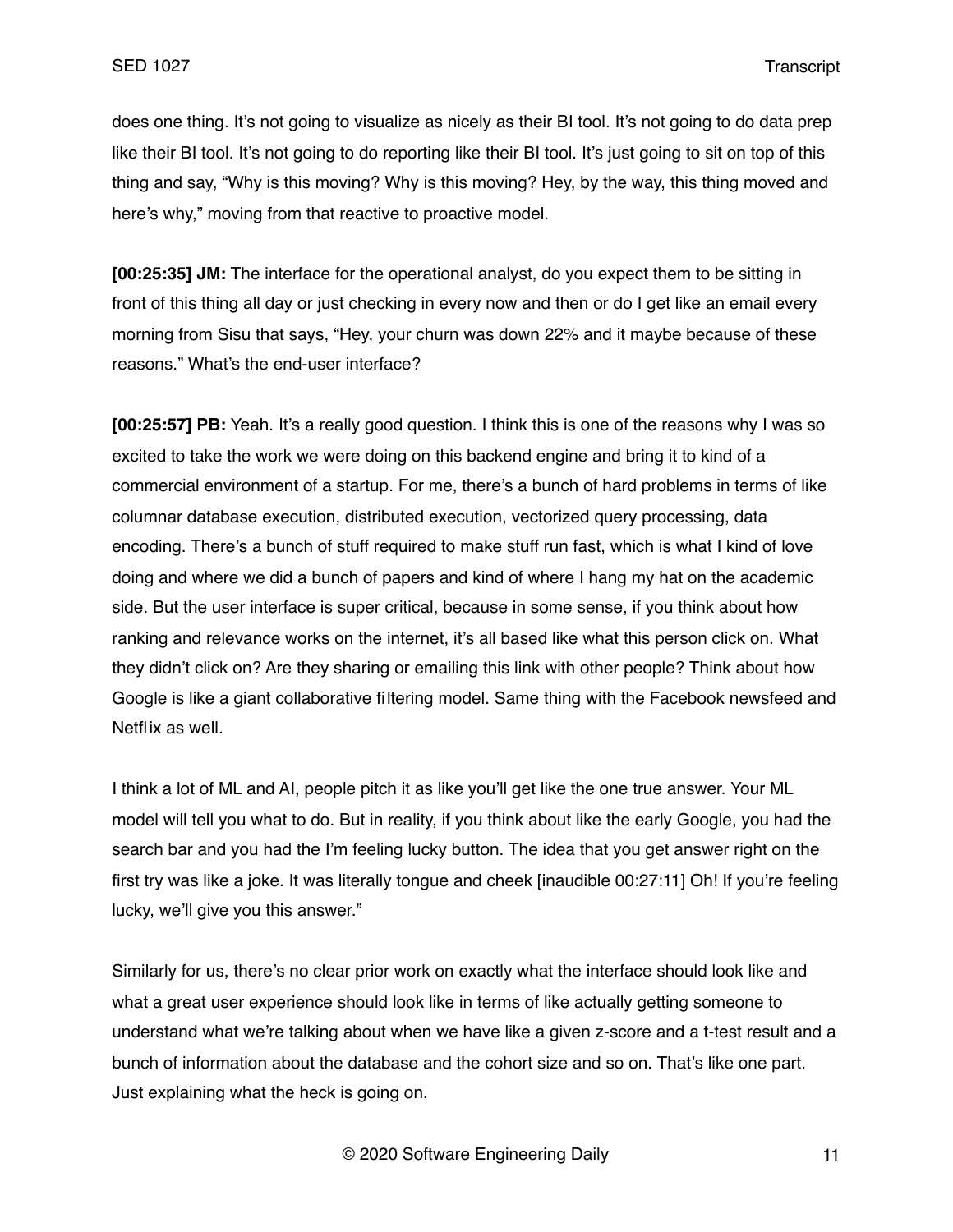SED 1027 Transcript

Then the other part is actually building interfaces where you can gather feedback from users without having a very lame like, "Thumbs up. This was a good answer," or "Thumbs down. It was not a good answer." I'd say like one of the big innovations from a computer science perspective that I'm really excited about and excited to talk more about overtime even writing some papers is really about like what is the user interface design look like where you're giving kind of this recommendation-oriented approach and you're able to explain things in a way that's accessible to people who don't even know SQL.

Just to give you like a flavor of this, we have this design principle, and some of our early designers are awesome, like [inaudible 00:28:17] actually helped redesigned the Twitter timeline going from in order tweets to the out of order rank tweets. If you don't like that, you can stop by the office and complain to [inaudible 00:28:25]. Aaron led design on GitHub enterprise. Really, series designers. Basically, we essentially have this threshold of low-threshold, high-ceiling. We want to make so that anyone who kind of knows a little bit about their data can get an answer, but then you can keep going deeper and deeper and deeper.

For example, if you've got an objective configured about increasing viewership to the show, you can subscribe to daily or weekly updates about what's changing a viewership, and in your inbox you'll essentially get what we call a fact, which is a statement about what has changed in your data. We might say from this month compared to the prior month, or from last month to this month, viewership increased by 2,000 views. The group where topic of interest equals machine learning and refer equals LinkedIn contributed 1,500 of those views to your total. Basically, it's English language description using the data. It's basically column name and column value along with associate statistics that will like just show up in your inbox in a sentence.

Then if you're like, "What do I want to do about that? Why about just only LinkedIn or what about only machine learning?" You can click in and then we can get you the raw data behind it. We can look at, say, LinkedIn, and RUST LinkedIn, and Java LinkedIn, and C++, or you can look at Twitter and machine learning and all these different alternative facets of ways of looking at this data to figure out like – Maybe the case that LinkedIn and machine learning drove a lot of traffic, but actually what you want to do is you want to start promoting your LinkedIn posts on Twitter or on Hacker News.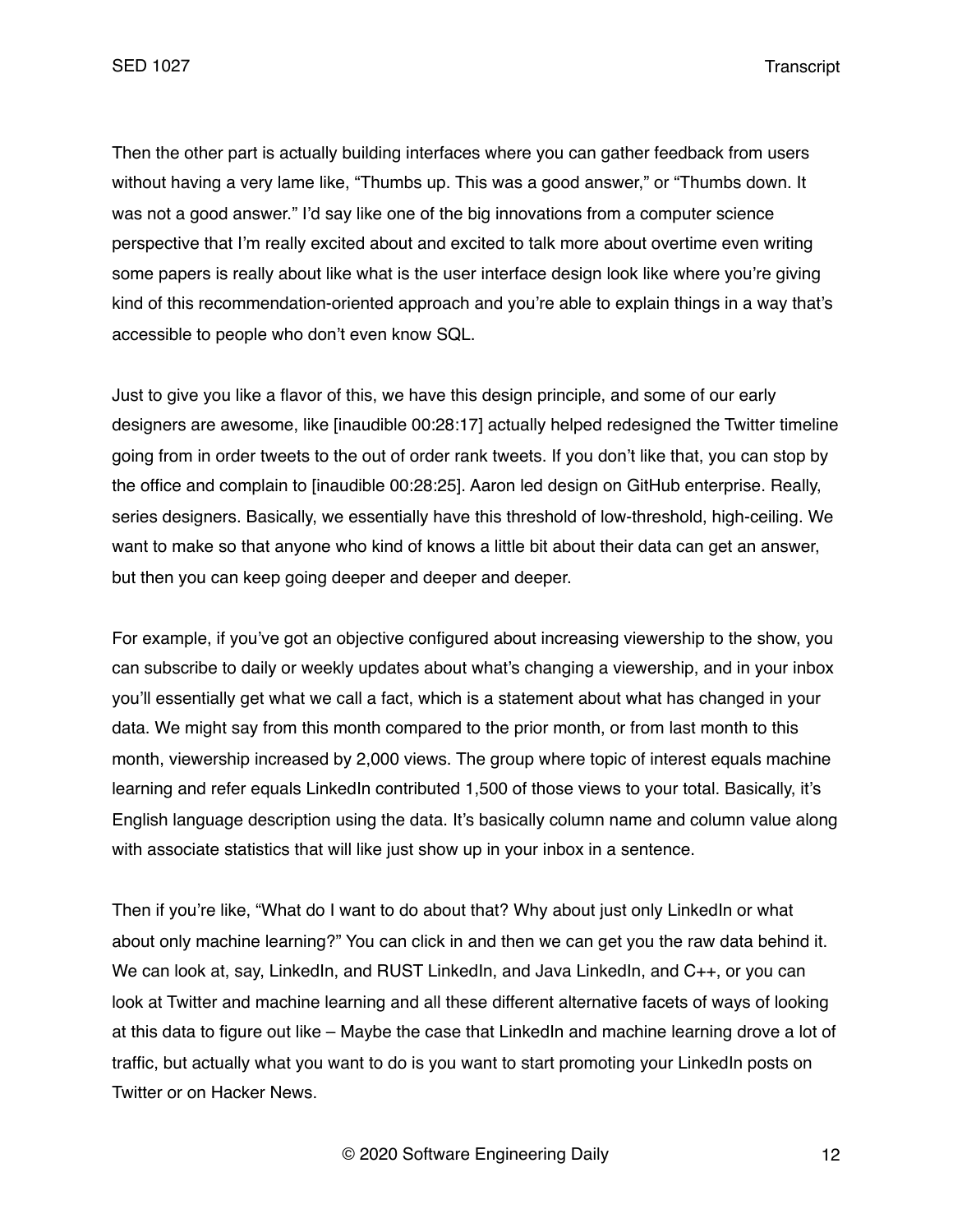We don't tell you exactly what to do with that, but we tell you that something has changed in a way where you can kind of get the high-level drivers and then go deep to formulate a recommendation, where if you're like an Uber analyst, you can annotate this thing and even export a slide deck for your boss end-to-end to make that recommendation "business friendly".

**[00:30:25] JM:** Let's talk a little bit about the data process before entering Sisu. Modern data workflows have become centered around this data warehouse, like Snowflake, or Red Shift, Apache Spark is kind of a data warehouse some people might say. I think we started doing this show about 4-1/2 years ago and I feel like back then the running hypothesis was that the way these big data

systems would evolve would be that you would have a lot of processing take place in the stream processing systems. You have Storm, or Spark streaming, or Flink, and these would be the systems that would generate the end results. Does it surprise you that the workflows have become centered around the data warehouse?

**[00:31:19] PB:** Yeah. It's a good question. It doesn't actually surprising that much, and I think there are kind of two big reasons for why I think this is what I see in terms of driving this shift. One is that you've got – Like if you think where the data is coming from, a lot of data is coming from SaaS applications or microservices, right? If you think about the data volumes that people are – Like growth of data. It's not coming from like people clicking more stuff on your website. I mean, there are some data in terms of click streams, but the vast majority of this when see inside of a data warehouse at least from a customer-facing perspective is coming from getting more and more context from different systems.

Salesforce led the latest round at Snowflake, which is kind of crazy because Salesforce is like a data silo in a sense all about the sales data. But the reality is like if I want to analyze how my marketing campaigns are affecting my sales, it's actually much more efficient to aggregate that data inside of a data warehouse rather than pumping all my marketing data Salesforce and all my Salesforce data to, say, Marketo. So it's like this many-to-one connector where if you think about the data volumes at scale coming from automated sources, like the amount of "work" to pipe data into these warehouses is basically linear in the number of connections I need to make.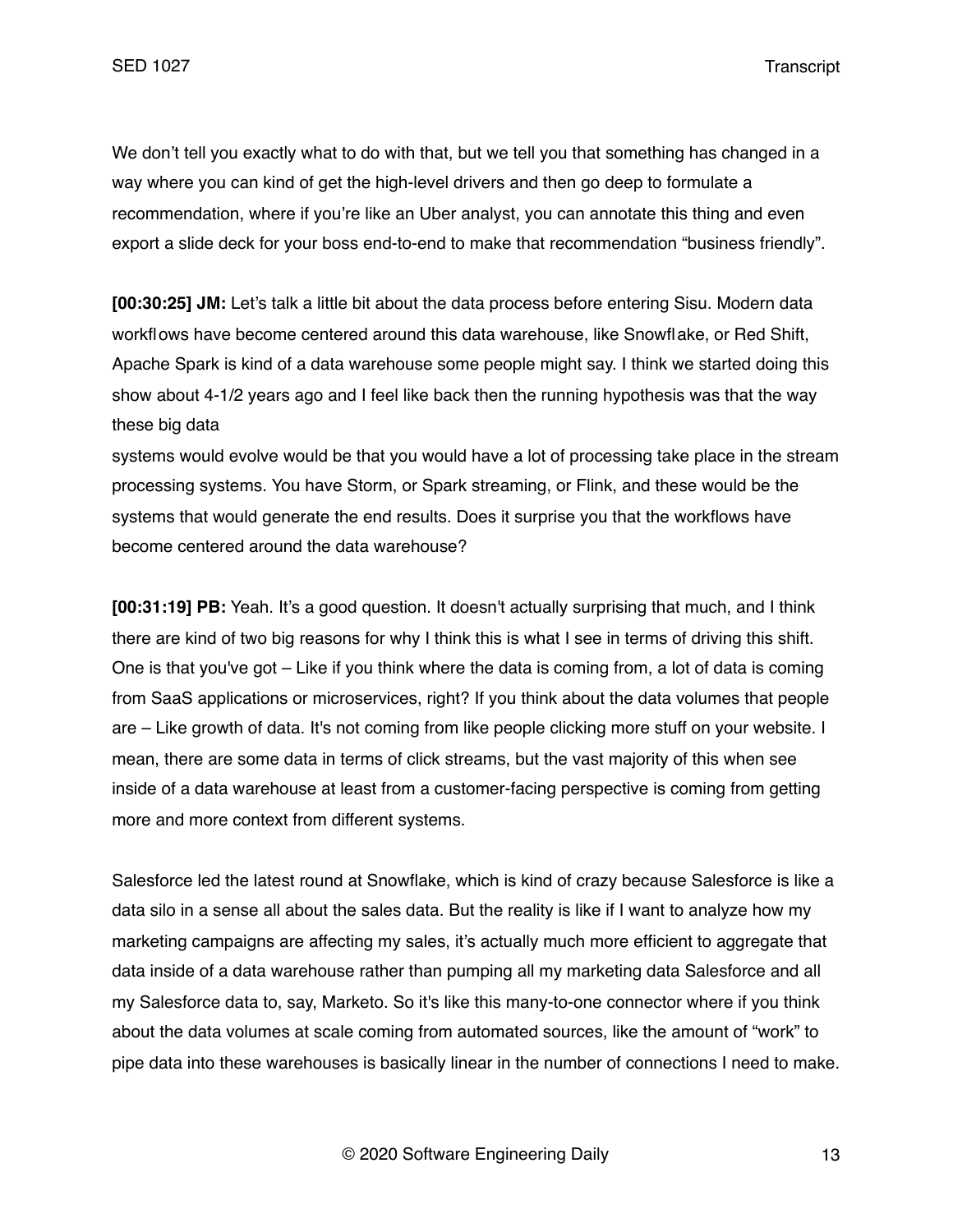You've seen even among – Like there's this cottage industry of players. One of my favorite searches, if you Google like Salesforce to Red Shift, the first 20 results are like SEO'd landing pages for a bunch of companies trying to sell you connectors as a service, and some of them are really good. We actually use one of these vendors ourselves, because it's just cheaper to outsource that to someone else and pay by volume. It's almost getting commoditized.

Rick Branson over at Segment actually made the observation not on behalf of Segment officially or anything, but was talking to me. He made a smart automation that overtime there's a push to even push that connector functionality into the SaaS products themselves, which then you have standardized schemas and it's not that complicated to get your Salesforce data out and into one of these warehouses.

It is still a lot of work. Data engineering is not going away, but it's pretty good. The flipside of this is my second reason why I think we're changing this, is like it's not bad to get this data into these warehouses, and then it's really hard to write streaming jobs. Stream processing is just such a mental – It's like concurrency, right? It's really hard to write good streaming programs just because it's – As humans, we don't think about saving state and partial materialization and all the stuff like when industry and processing.

I think that compared to the complexity of writing a streaming job, doing a bunch of on the fly ETL and then loading stuff in, especially for a lot of business processes where you only answer like on hourly basis or a daily basis, you can just write like batch jobs that do some data integration on top of your Snowflake or Red Shift cluster and it's not that bad in tools like DBT and just rolling your own transforms. It's not the end of the world. Where certainly look for highfrequency trading and finance and so on, you definitely need that scale of streaming data and time series database. It's super useful, like IoT. But if I am like a marketing operations team, I can get a lot from off-the-shelf connectors and a little bit of information possibly work up front with some of the CDP platforms out there to get a UUID I can use to join. Then I'm kind of done.

**[00:34:51] JM:** So your explanation for why the emphasis went to the data warehouse rather than the streaming systems is basically that the data warehouse is a familiar interface to familiar environment and the upside to moving to a streaming system is that the data is going to be just slightly more up-to-date, but in most situations it's not going to matter enough to incur the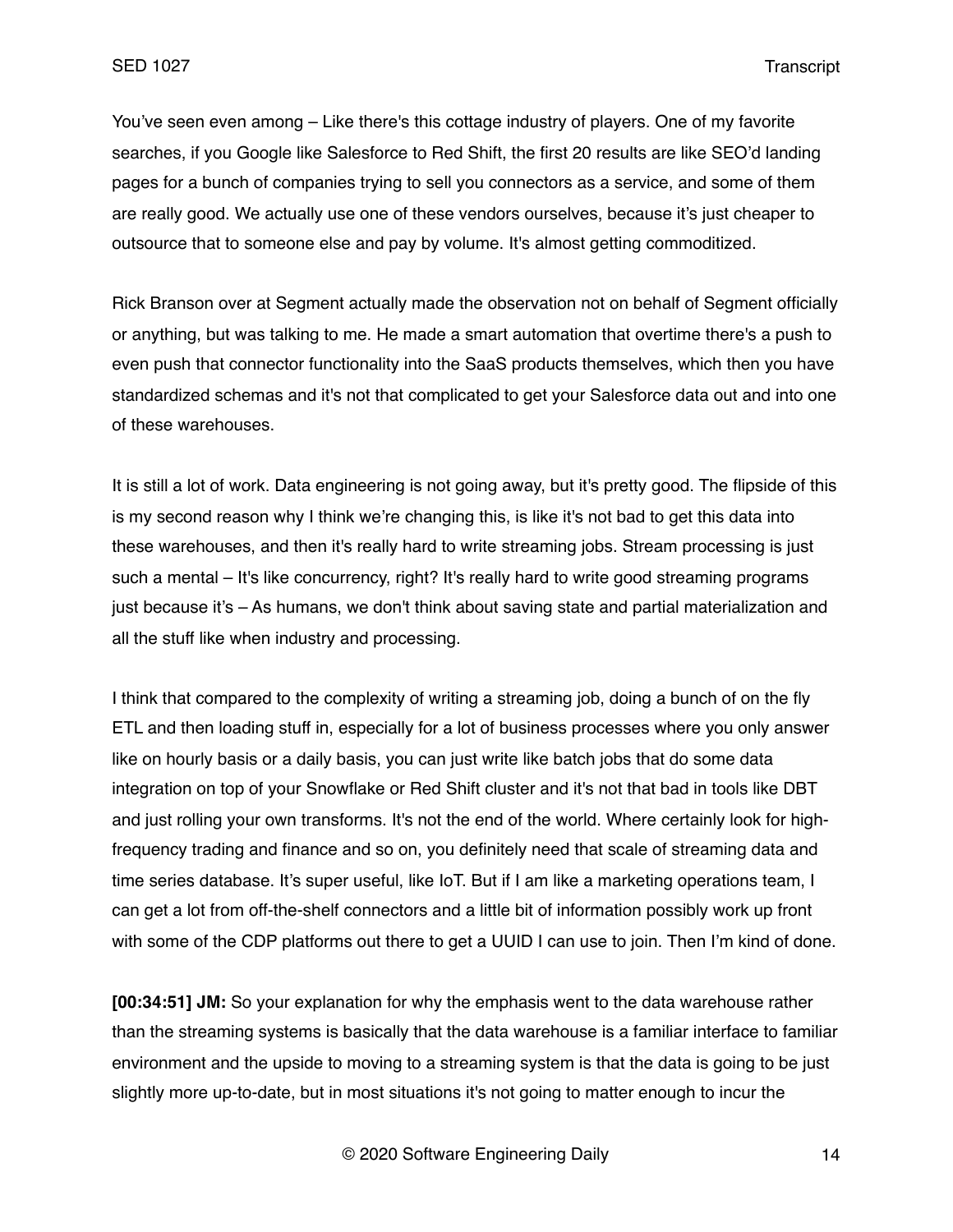engineering cost of trying to implement one of these complex streaming systems rather than just saying, "Ah! I'll use a data connector. I'll get the data connector to hook into my data warehouse and then I'll give it to the analyst, and the analyst speaks SQL, and I'm done." That's just easier than futzing around with streaming systems.

**[00:35:38] PB:** That's kind of like the good summary. I think the thing I found that's really interesting is when we started doing the stuff, this research at Stanford, we were like very in the IoT. In fact, if you look on the early drafts we post on archive, it was like MacroBase was a system for IoT data, and I think what I've seen in kind of my like reasonable confidence in this prediction is there is like two classes of data by volume, right? There is like machine data where GE used to brag about how many terabytes of data it generated during a given flight, or you can take kilohertz readings of like seismic graphic data, if you're really into that stuff. You can just generate arbitrary amounts of machine data. Then there's like human scale data, where with three something billion people on the US and less than 10 billion people worldwide, like you can fit a lot of data per person even on like a single server.

For that human-generated data or that data that pertains to humans, it's not so high-volume, you need a completely new architecture unless you're measuring people's like pulse per like kilohertz or something like this. There're not a lot of use cases for that fine-grained information. Even for the machine data, like outside of a few specific applications, like I don't actually care what the rotational velocity of the jet engine at every single – I don't if jet engines rotate, but whatever those sensors are gathering. I just kind of want to know like what's the fuel economy of that flight, and I can extract higher-level structured information about these like fine-grained sensors as well.

I think there's kind of bifurcation. In a lot of the really valuable enterprise use case we've seen, the data just isn't that big. People used to make a big deal like, "Oh, you can fit all these big datasets in-memory." Now I think like the new one for a lot of businesses outside of like Google clickstream data is like you could fit all your data about your users on like one machine.

**[00:37:31] JM:** The data emphasis has become on the data warehouse, and how does the data get into Sisu? Does it go from a data warehouse into Sisu?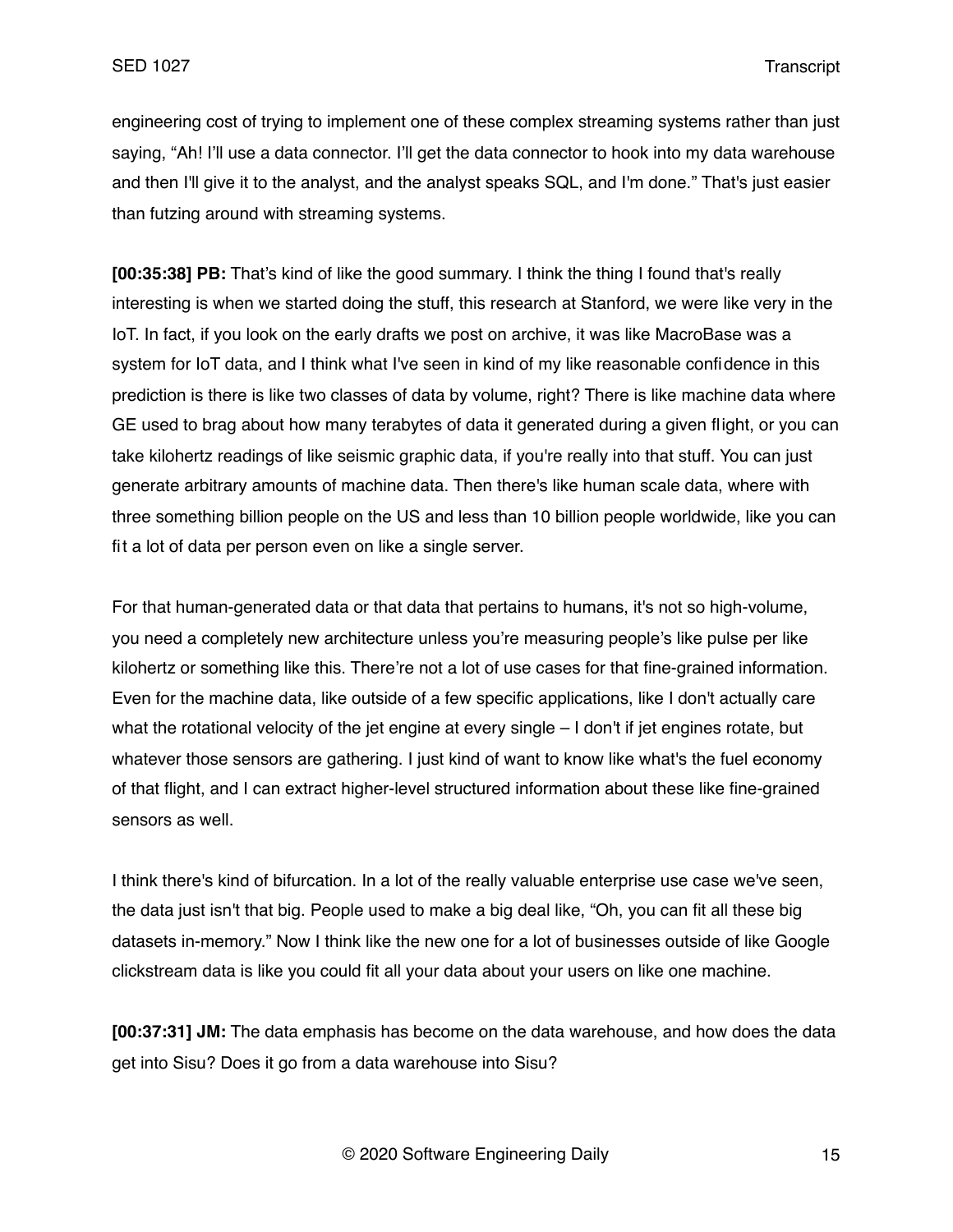**[00:37:45] PB:** Yeah. I mean, we make a strong emphasis not to reinvent the wheel, especially wheels that really don't squeak a lot and are well-polished. Our default interface is basically just ODBC, or the open database connectors that are available for every warehouse. The kind of geeky, funny back story, we wrote a blog post on this, but it turns out like reading data via ODBC is actually kind of slow. For compatibility reasons, the first step is just ODBC and we can do that with any major database. But it turns out, like for things like Red Shift and Columnar [inaudible 00:38:16], ODBC is basically row-based interface. It's actually faster to do like a parallel unload to S3. Actually, it's slow because – Sorry. [inaudible 00:38:26]. It's slow because Red Shift is a partition database. It's faster to actually unload Red Shift to S3 in parallel and then read in from S3 in parallel on the backend. We have a fast code path for that because we deal a lot with Red Shift, which is like kind of insane to me how crappy these database connectors are in terms of just throughput if you really want to suck data out.

In general, yeah, we rely on the ubiquity of SQL and the value of the ODBC connector. It's just like insane how good like – As you said earlier, the warehouse obstruction is, and like every tool speaks ODBC. Every kind of like BI vendor speaks ODBC. If you don't really speak ODBC, it's unclear if the date is even valuable, at least from a business perspective.

**[00:39:11] JM:** Once the data gets into MacroBase, does MacroBase a full-on m database system or are you using some database under the hood like a SQL database or something like that?

**[00:39:25] PB:** Yeah. What MacroBase, essentially, it's still open source. What it basically was, we haven't really developed it for a while for a couple reasons I can go into. Basically, you can think about the top half of a database. It's a query processor that runs like one type of query, which is given in aggregate. Take your view count or churn rate or some expression over a column or set of columns. Tell me what's driving it. Run these large number of hypothesis tests and then rank the results according to some ranking function of those tests.

What we've essentially built with Sisu, we end up scrapping all the MacroBase code, because I love Java. I wrote a lot of the early code in MacroBase, but like running in production was a real kind of bare especially when you have really, really large, like couple hundred million record datasets, thousands of columns. We end up rewriting everything in RUST. But same principle,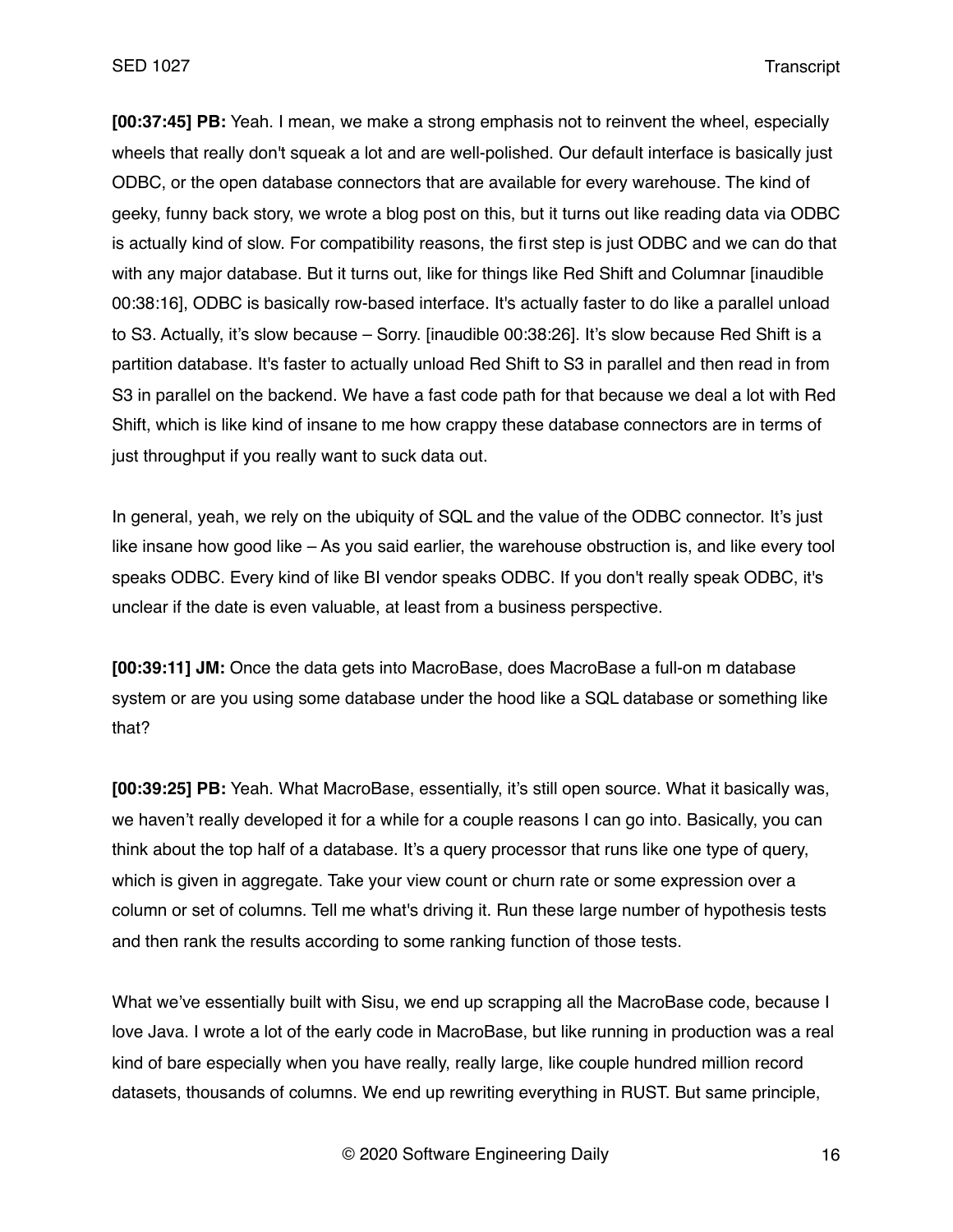distributed data flow engine. We do ingest into a specialized columnar format and use special encoding based on if you only have two distinct values in a he column, you might want to bit vector bitmap encode it into a BitVector. If you have many columns, you might want to just encode it into a normal column representation.

Then the engine basically has this in-memory representation possibly distributed and then we'll parallelize this essentially search over the space of possible factors you might want to show to a user and then you put ranking on top of it and kind of go from there. It's like I describe as the top half of a database. Because, again, like Snowflake, Red Shift, BigQuery, these are amazing systems. They're really well-done distributed databases. Rather than trying to reinvent distributed databases just like we do on Reinvent BI, we kind of sit in between and we just say, "Look, we want to be the best and the fastest at telling you why." That requires a new query processor, because you push it down into like a kub statement in a database. It takes weeks to answer because it's a combinatorial explosion. But by pulling it out and doing it in our specialized data formats and with much pruning rules we've got on our backend, it goes orders of magnitude faster.

**[00:41:33] JM:** If my data warehouse is Red Shift, you're going to be executing the actual queries in Red Shift and the query planning is going to take place in Sisu?

**[00:41:41] PB:** What we do is we'd run as much as we can. We'd push it down into Red Shift and then will extract the result set from a base query of slightly modified base query. We'll prune out certain columns or do joins inside of the system. Then we'll pull it out into our backend environment. The back environment just kind of like DataBricks does it, we can deploy it inside of some of our customers, VPCs. For one customer, we're deployed in multiple different data centers or different AWS environments because of data compliance and governance issues preventing cross-continental transfer. We also do it on top of GCP.

Kubernetes honestly makes this whole thing amazing. I think building a company in a cloud service from scratch in 2018 on top of Kubernetes was like a dream compared to what I think the DataBricks had to do back in 2013 in terms of their deployment and VPC pairing ant stuff. In a nutshell, we suck the data out of the database. It runs in some secure processing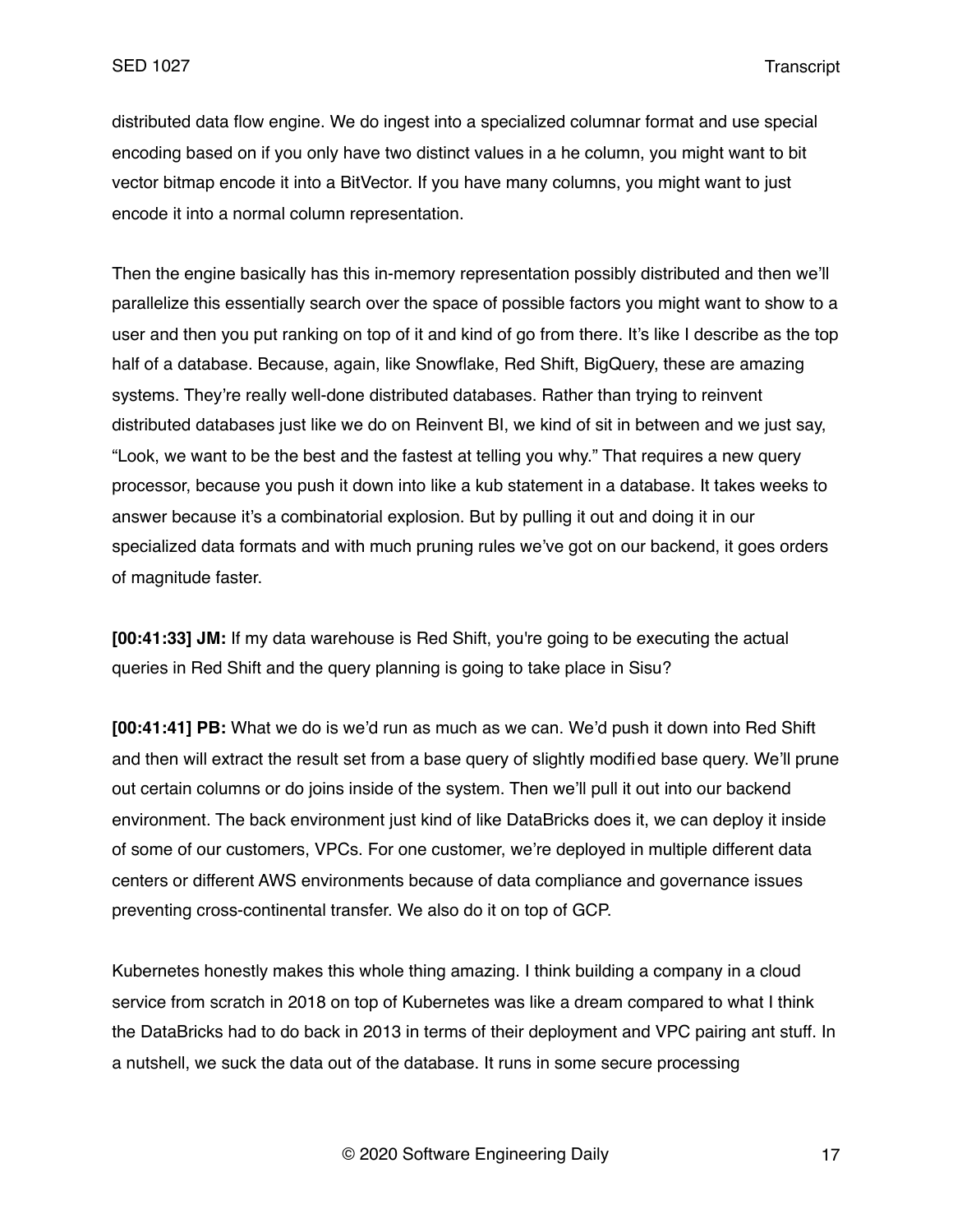environment, and then we extract the facts and then we have kind of a rendering template that goes out to users once this exhibit ranked.

# [SPONSOR MESSAGE]

**[00:42:50] JM:** Today's episode is sponsored by DataDog, a cloud scale monitoring service that provides comprehensive visibility into cloud, hybrid and multi-cloud environments with over 250 integrations. DataDog unifies your metrics, your logs and your distributed request traces in one platform so that you can investigate and troubleshoot issues across every layer of your stack. Use DataDog's rich customizable dashboards and algorithmic alert to ensure redundancy across multi-cloud deployments and monitor cloud migrations in real-time. Start a free trial today and DataDog will send you a T-shirt. You can visit softwareengineering.com/datadog for more details. That's softwareengineeringdaily.com/datadog and you will get a free T-shirt for trying out DataDog. Thanks to DataDog for being a sponsor of Software Engineering Daily.

# [INTERVIEW CONTINUED]

**[00:43:51] JM:** The initial query, I guess there's – There's query plan that's created, and then part of the query executes against my Red Shift or my Snowflake or whatever the underlying thing is, the underlying data warehouse. Then there's some results set that just is emitted and that's sitting in-memory in the Sisu architecture and then there some final steps that take place in the Sisu in-memory system.

**[00:44:18] PB:** Exactly. Yeah. I think there's a trend for a while with these systems like MADlib, and I think Impala supported some this as well, like to push the SQL or to push like ML down into these engines. I think BigQuery as BigQuery ML now. The reality is programming these UDF's, or user-defined aggregates, is really painful because you're basically sitting inside of like – If you do it in Postgres, you're using Postgres as memory manager. It's really hard if you parallelize this stuff and it's actually pretty dependent on the database.

G given that we have such a wide deploy base, and I'm not even sure what like Snowflake support for user-defined aggregates is. We felt for the performance reasons and portability reasons, just doing this outside of the database. Even though we take a hit in terms of data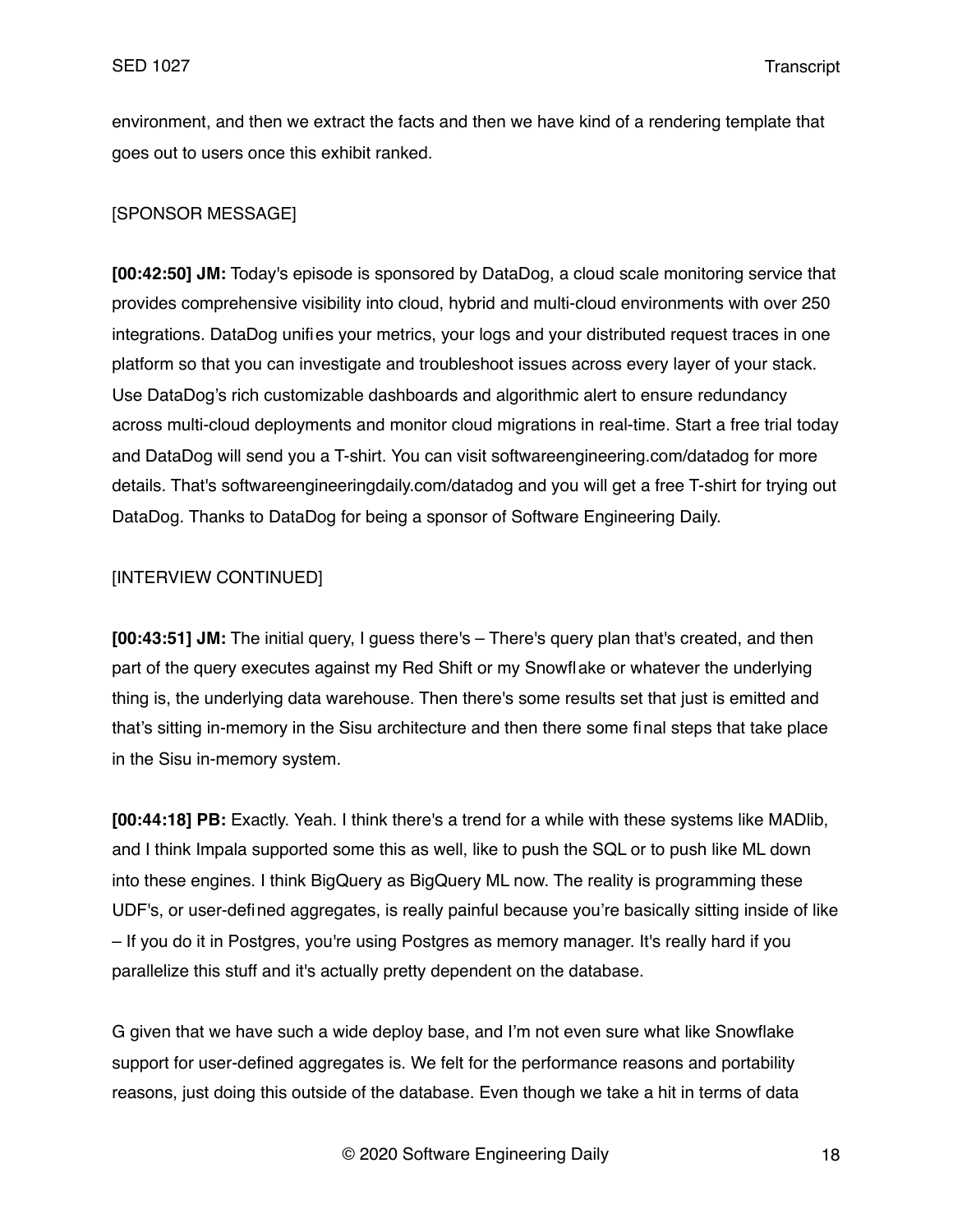transfer speed, it's still faster. Because, again, like you just can't do – If you like repeat a group buys, for example, to evaluate some these different hypothesis tests, even like the ODBC set up and latency for each of these successive calls over a portion of your of your [inaudible 00:45:19] is just like super expensive.

For better or worse, it's basically requires building a new engine. I think if I'd make one ask of the database vendors, which I'm sure they never do, is they can easily get the data out. Because it's the same thing that you do if you're processing on top of Spark, like being able to do all the transformations inside of a native processing environment as supposed to inside of a SQL system that's pretty brittle and specialized for storage and has archival processing and all these sort of good stuff that why you buy a warehouse in the first place just makes a lot more sense.

**[00:45:53] JM:** You mentioned before that the early days of the database or of Sisu, you felt that the insights weren't super useful are this system would continuously emit insights and maybe some of them won't be useful. Some of them will be questionable. I can imagine this is the core or at least one of the fundamental challenges to getting this thing to market, because if you have enough – If you serve enough bad results to the analyst, the analyst is eventually going to stop paying attention to the emails or stop painting to the dashboard or stop paying attention to whatever insights you deliver. You really have to have a high hit rate of useful insights that you give to the end user. How do you even benchmark whether Sisu is good enough or is delivering good insights at a good enough basis? I guess I'm curious about the product development process and the go-to-market process at this point.

**[00:46:53] PB:** Yeah. No. Totally. I think this is like depending on who you ask the billion dollar question or hundred billion dollar question. We knew that this thing would work and that we had people actively using MacroBase and variance of it in production and still have it. We wrote papers with Microsoft, Facebook, Google. We have a pre-print or a submission with Microsoft talking about queries on the system we deployed there. It's like over 20,000 per week running in production. People were finding it valuable. But the reason why it worked really well was we working very closely with our data engineering teams to set up a service where we could tune the parameters for known workloads. Like the Skype use case, we kind of knew what like good settings for these different hyper parameters would be, and it turned that when we got them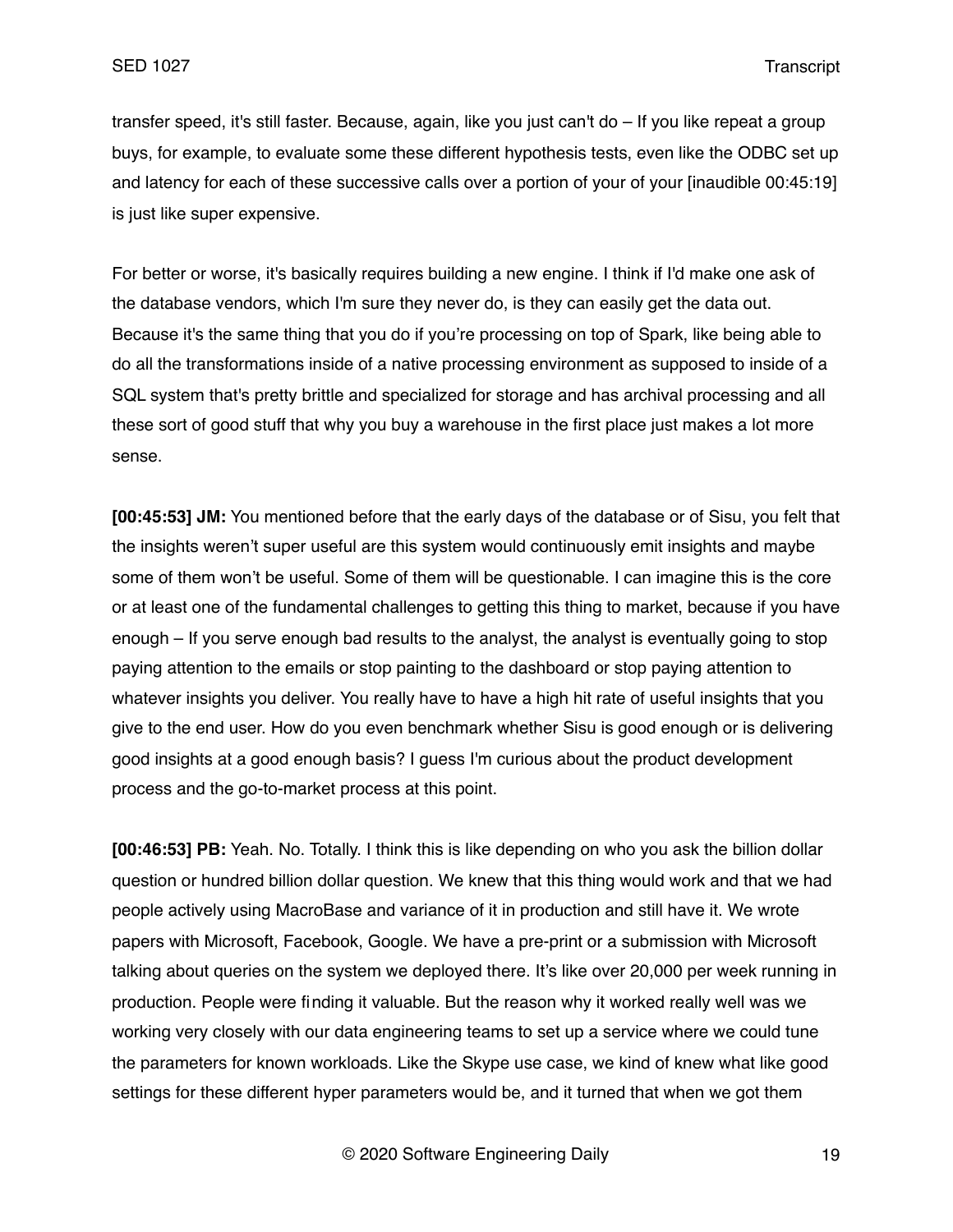right, we were able to reduce kind of false positives and noise enough that people were pretty actively using the system.

That kind of gave us success there that the idea of like, "Okay, maybe there is that there there and we don't have to guess at these things and we can actually go and deliver something valuable that works across these different use cases. We knew we could do it if we tuned it. Then the question was that Sisu, like as a kind of vertical-agnostic platform, like how do we actually deliver these types of results ideally without doing a bunch of data engineering on a per customer basis?

Kind of the thing we've found is there're a couple common tricks that we apply by default to everyone. For some of the Microsoft data which is pretty cleaned up, there weren't a lot of functional dependencies where like one column was perfectly correlated with the other and there weren't a lot of nulls, because they owned the end-to-end system from like the SDK running on the client all the way to the columnar storage engine. It was a really like clean room built from scratch product analytics system.

Some of the stuff like with these nulls and so on, we just had to add basically logic to detect these cases and have a set of pretty good pruning rules by default. But then the other thing that we've done quite a bit of is overtime just invest a lot more in different signals for ranking and relevance. Specifically, like we'll look at things like click through rate and return visit rate and we can run kind of what are called like bandit style algorithms to experiment between ranking functions because we own the end-to-end product experience, and now it's one of the things that was very attractive to me in terms of doing this as a business, where we can actually look on a per account basis and understand what types of facts and what columns and combination of columns are most valuable to which type of user. That's like been super helpful, because there's no substitute for real data and we don't have the data volumes that like Netflix has about who's watching what movies or Google has in terms of jus clicking what links, but you still get some signal about that you can then use to tune all these parameters in a more automated way on a per account and per organization basis. That's been a big part, is just like looking at all the stuff you think about in consumer but on an enterprise basis and then using similar ranking functions to take advantage of that.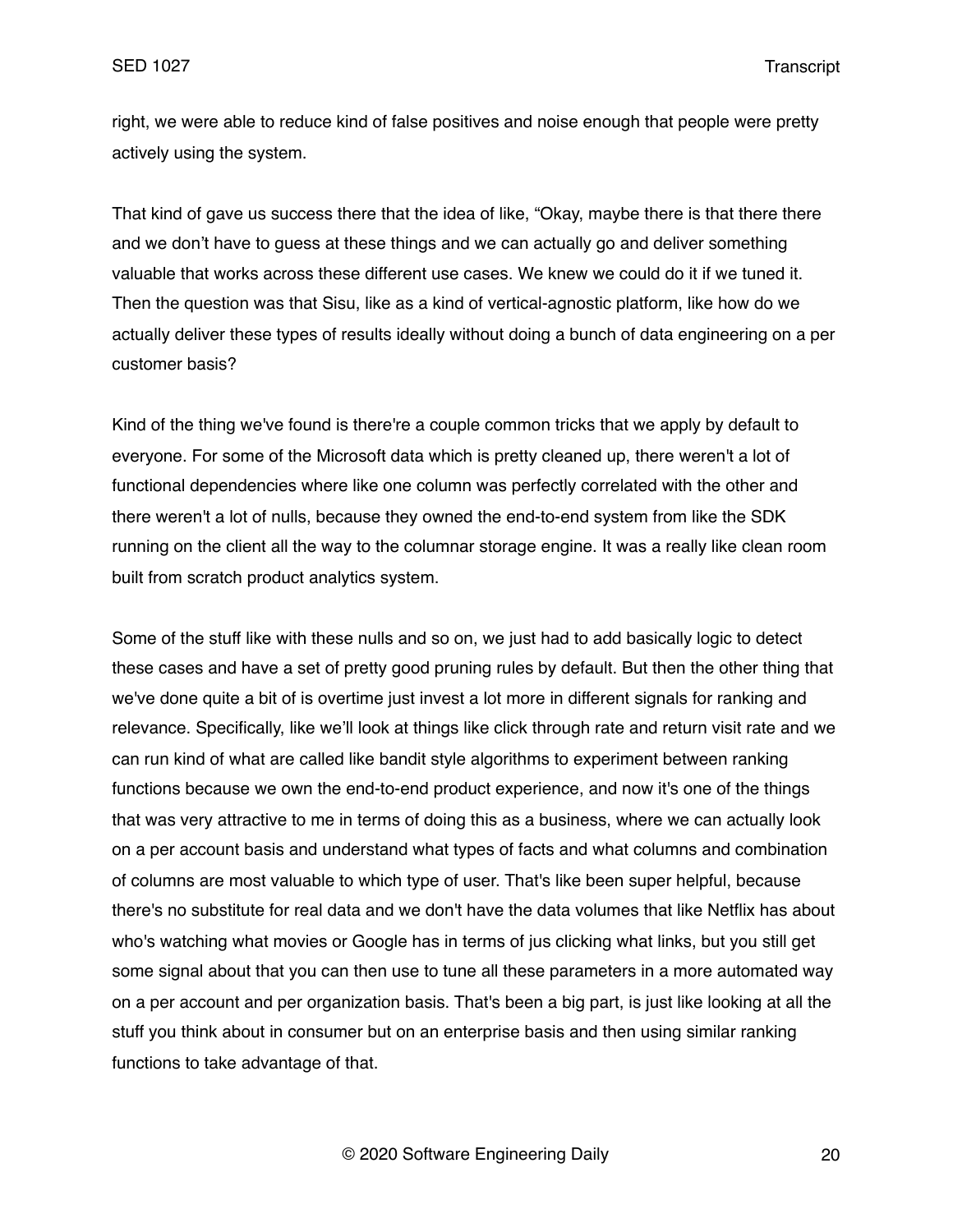The final thing I'll say which is really important is also just setting the expectation for what we show people, right? This isn't like we're going to give you the silver bullet. It's like we're going to give you five results, and if two out of five changed what you were going to do today or what you're going to this week, that's still pretty valuable for a lot of our users, because they're kind of flying blind with all these dashboards.

So a lot of companies we've seen who talk about doing anomaly detection or like finding like the outliers and the data, like we've given up on outlier detection even on the research front, because what's an outlier for you? Like finding the needle in the haystack? That's completely different than what's an outlier for me. If I wake up at like 10 AM on a Saturday, like that's an outlier for me today, but was not an outlier for me like two years ago.

We make it really clear, like we're not going to find the single points in the data that are unusual or anomalous. What we're going to do is we're going to present you a set of results that are the top factors or groups of points that are moving the metric for your KPI and they're going to be ranked based on what you've clicked on and have saved in the past. That actually closes a lot of the gap between kind of what you can actually do with data and what people want to do with the data. It's an education process. In a lot of conversation with prospective customers, we say no all the time. People say, "Oh! Can you forecast my sales next quarter?" It's like, "No." It's like, "Oh, can you clean up my data for me?" We say, "No." They've gotten so used to vendors promising the world and under delivering that actually saying no and being very deliberate. We will help you diagnose the changes on top of your structured data. We will give you a set of recommendations. We will tell you the top cohorts. We are not can it detect what's going to happen in the future. We're not going to find individual outliers. We're not going to do targeting for you. That helps build a lot of credibility and when we actually give the results to them, that coupled with the risk [inaudible 00:51:42] result quality lead to a pretty good results in practice and results we couldn't get in a lab because, again, getting access to this data and actually working on these use cases beyond tech companies is a lot harder from an academic environment.

**[00:51:58] JM:** You worked with both Ion Stoica and Ali the code see when you were at Berkeley and I knew you also been a close watcher of sparking Druid what you always even influenced by the people who you've encountered in the the open source projects that you've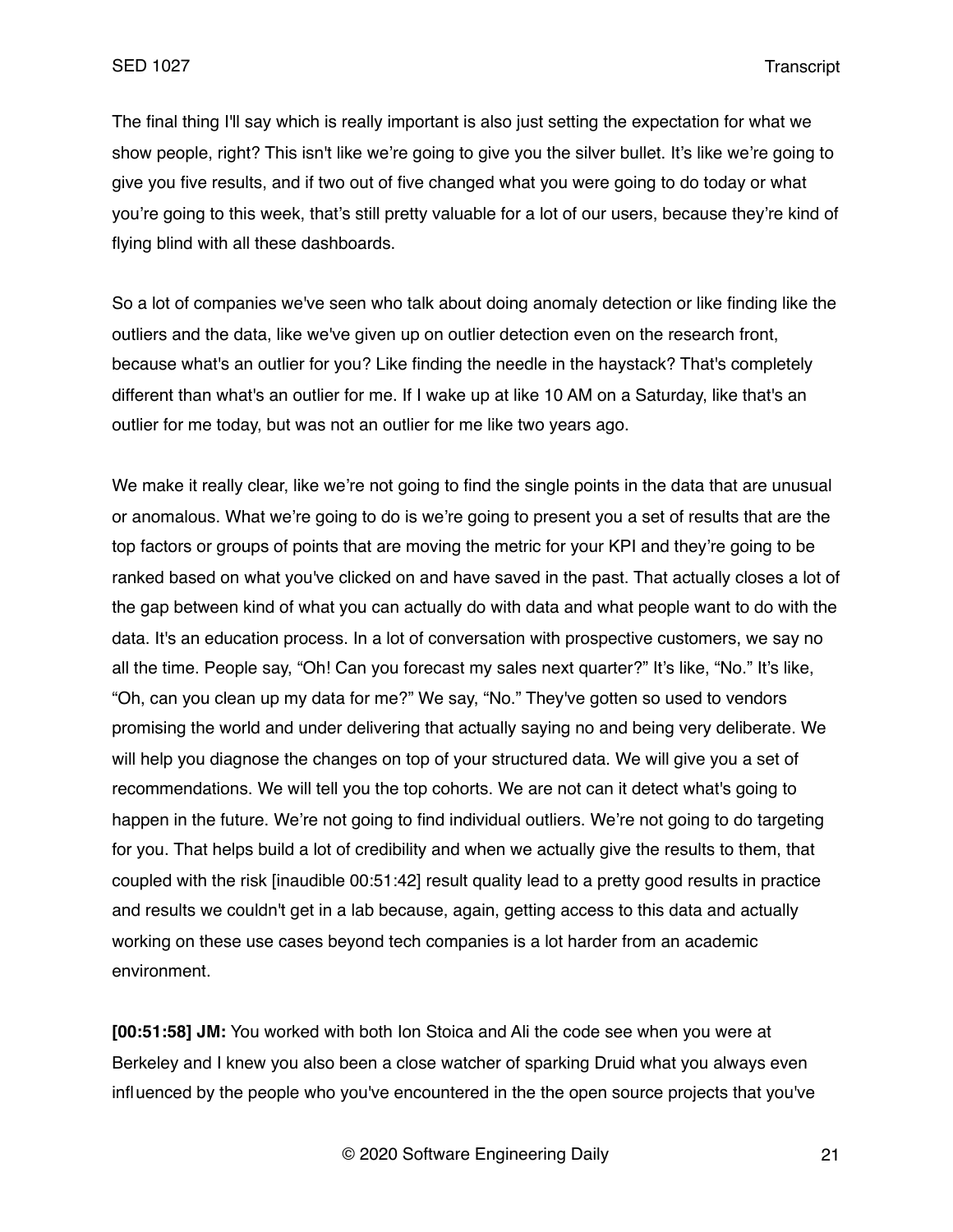seen get commercialized. Yeah. So for say you know working with Jan and Ali Ghodsi when you were at Berkeley, and I know you've also been a close watcher of Spark and Druid. What have you – In what ways have you been influenced by the people who you've encountered and the open source projects that you've seen get commercialized?

**[00:52:21] PB:** Yeah. I'll first say working with Ion and Ali was like just an amazing experience. They're two of the sharpest technical minds that I know, and Ali in particular who's continued to be a very close mentor to me, he's probably has the greatest combination of technical IQ and then business savvy and EQ that I've ever seen. I think Ben Horwitz who's on both of our boards would say the same thing. I mean, he's just a phenomenal individual. Seeing them go to market and seeing how they've iterated, they started with just kind of – They were very early in the cloud. DataBricks made at bet, a big bet that they weren't going to do service and support. They basically handed that revenue off to Cloudera.

If you look at where the companies are now, it was the right bet to make, because it let them stay focused on iterating with the early customers and staying ahead of the cloud vendors because DataBricks is an infrastructure provider and their number one competitors are the cloud. Now, like Azure even sells DataBricks first party. They've done a great job of staying focused on what they want to own, which is cloud data science, and even imply with the Druid folks, they're also offering cloud offering.

For us it's a little bit different, because we're not really – We don't have super tactical buyer in the sense that we're not selling into IT. We sell to analysts and we sell to business teams who need to become analysts. That's a little bit different. I remember early on talking to the band and saying, "Gosh! We spent so much time in security review trying to get access to the data to show this to show everyone wants a magic orb that will tell them whether metrics are changing. It's another thing to actually run it on their data and show the value. So much time early days before we had like SOC 2 and HIPAA and this stuff basically waiting to get access to data and said, "Can't we just build like a desktop agent?" Because we had some pretty cool users. I was really surprised, if you'll pick up MacroBase which had like a desktop client in a single core mode and like people found some pretty cool results that were real legitimate companies tracking real metrics, and Ben's take was like, "Don't compromise on running fast and iterating.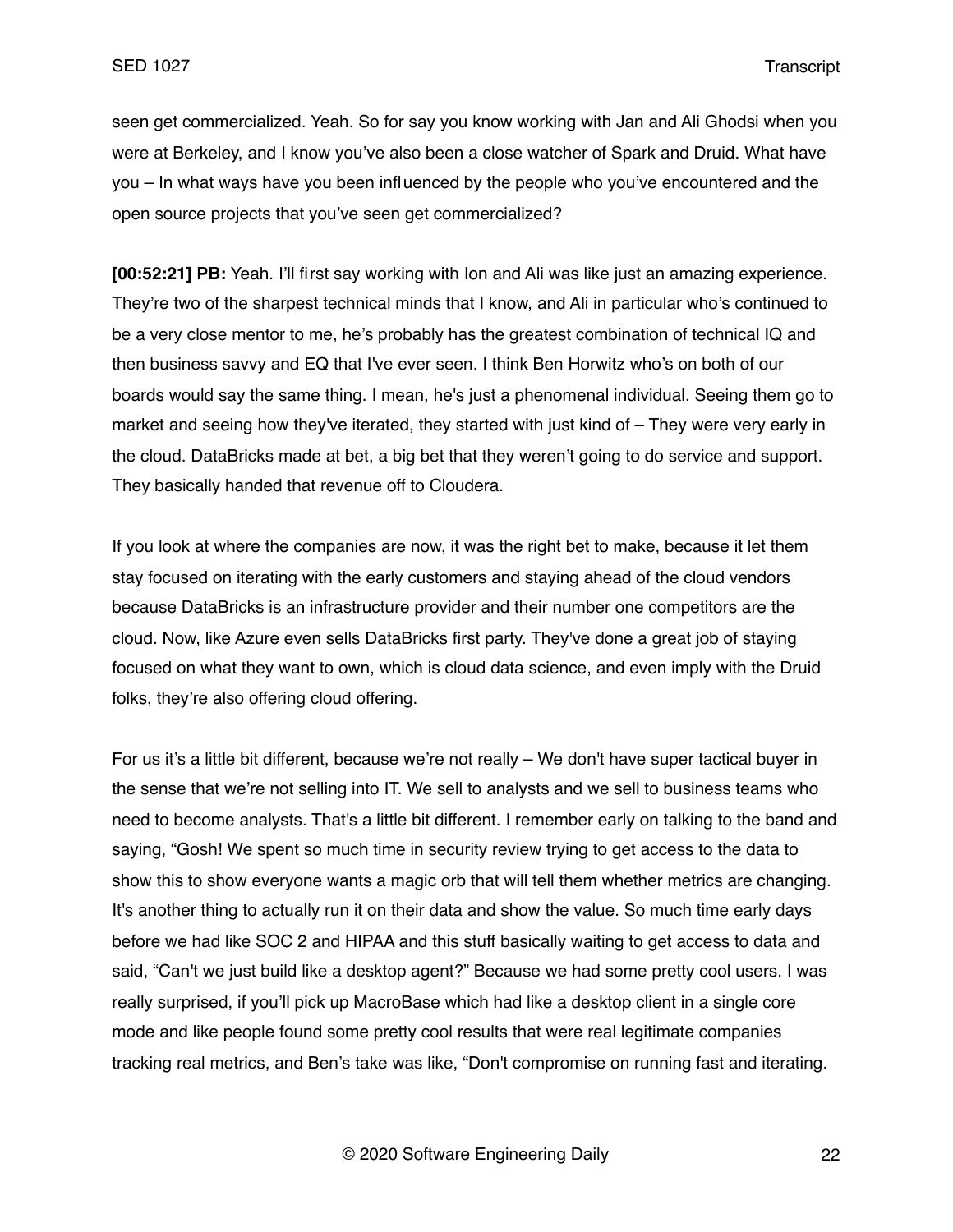Stay cloud-based." For the folks who aren't in the cloud yet, including much of banks even today, they'll get there over time. I think that's been really, really interesting.

For us as well, from the open source side, it's kind of funny because like if I'm a business operator, like I'm a marketing operations person, I don't care if the thing is open source or not. I just want to get the answer. We've contributed some stuff back to open source and pretty cool statistical packages around graph coloring and we'll be releasing more over time, but like for our core user persona, they're just trying to do a better job. We've just focus on getting them the best answers the easiest way, and the cloud has proven a really effective delivery mechanism for them.

**[00:55:16] JM:** All right, last question. What would you be building if were not building Sisu?

**[00:55:20] PB:** Good question. Let me think. I'm not actually sure. I don't think I'd work on transaction processing given that transactions are pretty fast or fast enough. I think the thing that I think that's actually really exciting but also very scary, so I'd want to find a way to do this in a private way, and I have a couple graduate students working this as well. But if you're thinking about the data that we do have in these structured formats, it's all coming from like software and software services. If you look at where we're in terms of the availability of center feeds, in particular with like autonomous vehicles and the fact that almost every car will have a GPU in it soon. There's a ton of data about the physical world that we just don't have captured in digital format. That's going to be very easy and cheap to capture soon enough.

Think a Google Street View. It only updates every – I don't know, couple of months or whenever the street view car goes by it. But if you suddenly have an environment where you've got cars going and looking at everything going on every sidewalk and every urban environment, there's a bunch of scary surveillance challenges there. Figuring out how to do this in a secure and privacy preserving way, but actually getting analytics and running models on the edge and trying to understand things like what's the line like at Starbucks, and what's the average wait time for Bart, and actually answering these fundamental question about the physical world using these new sensors that are just coming online. I think that's a really interesting programming interface problem. It's a systems problem in terms of data collection, aggregation, so on. These cars generate just tons and tons of data. Then finally the privacy ones are just huge because, for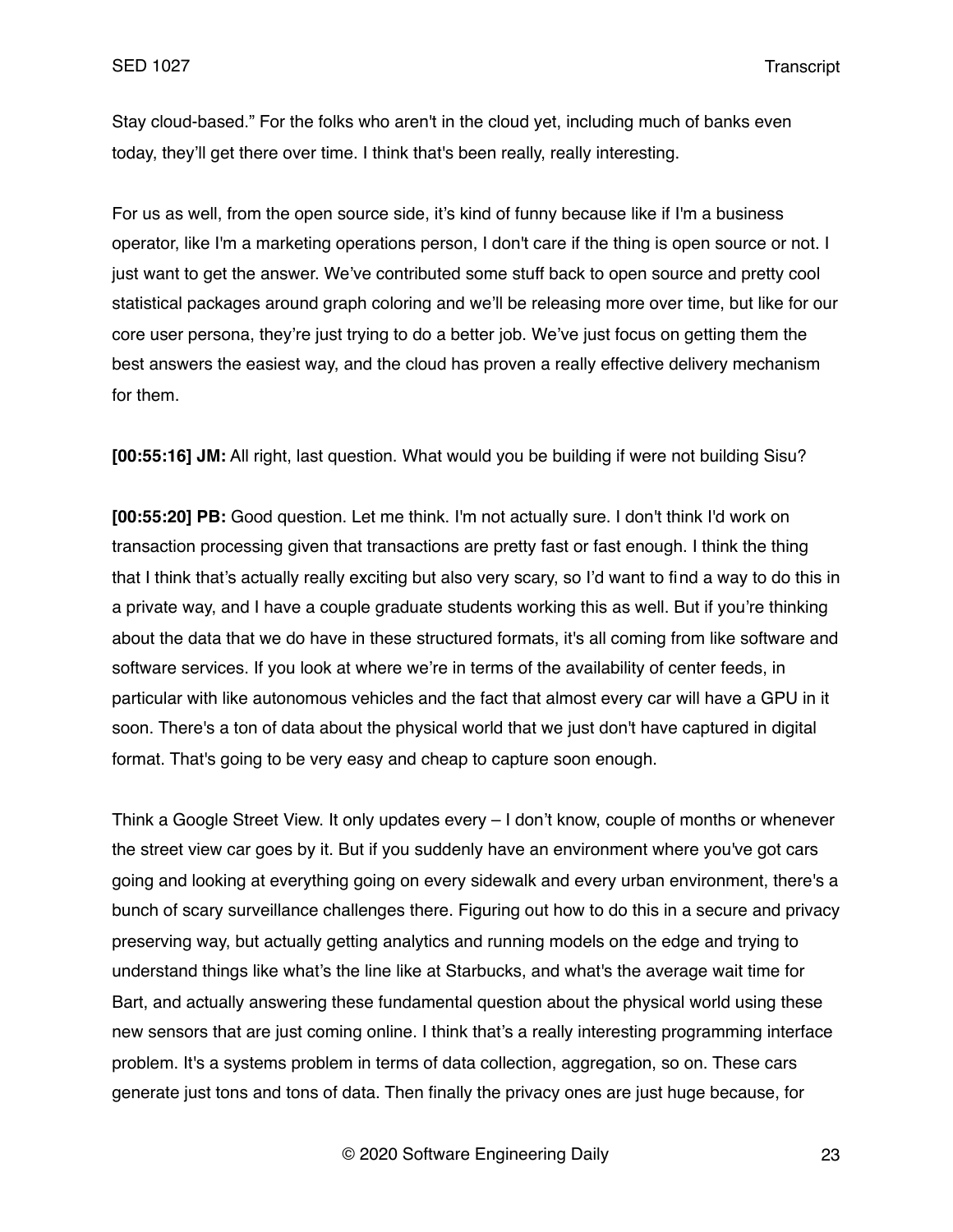better or worse if you think about what the hardware in a Tesla or inside of any one of these autonomous cars you drive around San Francisco, they're recording everything, and understanding how do we make use of this data in a productive way without compromising individual user privacy is a huge concern that independent of the applications around you retail analytics and so on, I think we need to solve.

**[00:57:20] JM:** Peter Bailis, thanks for coming on the show. It's been great talking.

**[00:57:23] PB:** Really appreciate it. Thanks so much.

[END OF INTERVIEW]

**[00:57:34] JM:** As a company grows, the software infrastructure becomes a large complex distributed system. Without standardized applications or security policies, it can become difficult to oversee all the vulnerabilities that might exist across all of your physical machines, virtual machines, containers and cloud services. ExtraHop is a cloud-native security company that detects threats across your hybrid infrastructure. ExtraHop has vulnerability detection running up and down your networking stock from L2 to L7 and it helps you spot, investigate and respond to anomalous behavior using more than 100 machine learning models.

At extrahop.com/cloud, you can learn about how ExtraHop delivers cloud-native network detection and response. ExtraHop will help you find misconfigurations and blind spots in your infrastructure and stay in compliance. Understand your identity and access management payloads to look for credential harvesting and brute force attacks and automate the security settings of your cloud provider integrations. Visit extrahop.com/cloud to find out how ExtraHop can help you secure your enterprise.

Thank you to ExtraHop for being a sponsor of Software Engineering Daily, if you want to check out ExtraHop and support the show, go to extrahop.com/cloud.

[END]